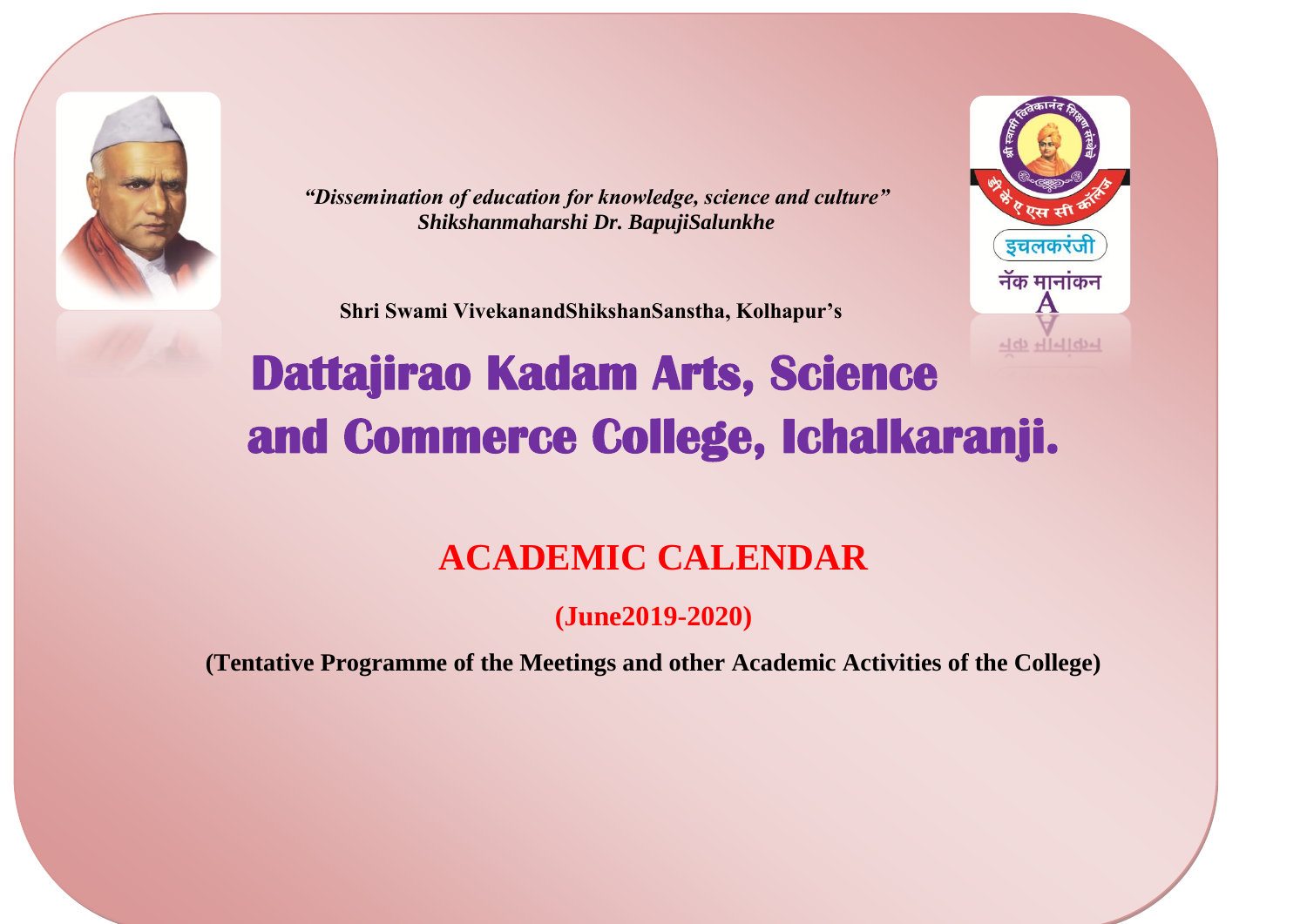#### **Shri Swami VivekanandShikshanSanstha, Kolhapur's**

# **Dattajirao Kadam Arts, Science and Commerce College, Ichalkaranji.**

Tentative Program of the Meetings and other Academic Activities of the College

**SUNDAY MONDAY TUESDAY WEDNESDAY THURSDAY FRIDAY SATURDAY 1 2 3 4 5 6** 7 **8 9** Dr. BapujiSalunkhe Jayanti **10 11 12 13 14 15 First Term Starts (UG)** Admission Committee Meeting **Dept of Botany** Plant of the week 23 **17** BCA Admission Promotion **Cultural Dept.** RashtramataJijau Jayanti **18** Time-Table **Committee** Meeting **19** All Dept Faculty wise Meeting BCA ,Admission Promotion & Process **20** All Dept Workload distribution BCA DeptLession Plan **21 NCC Celebration of International Yoga Day 22 Dept of Botany** Plant of the week

**June‒ 2019**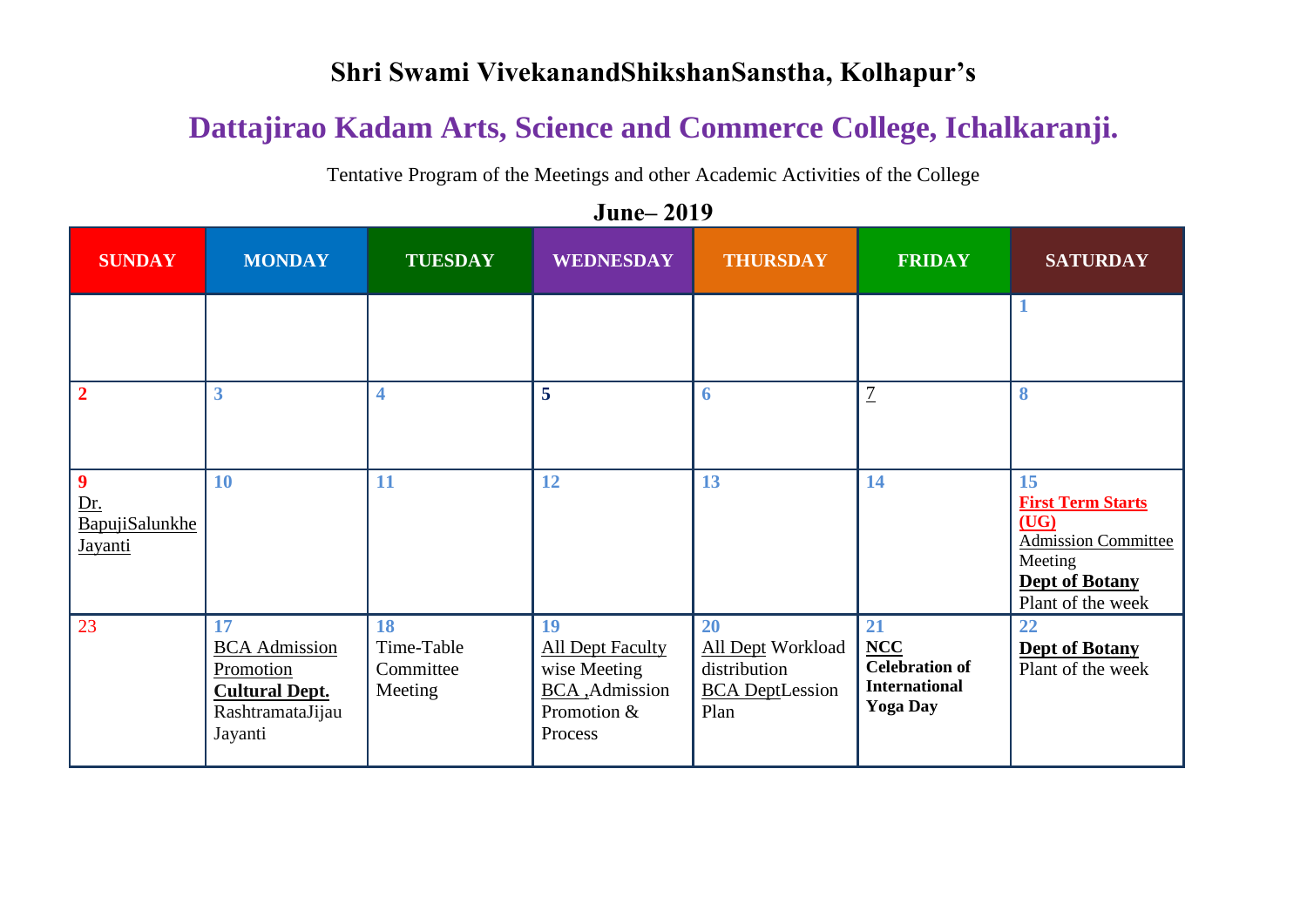| 30 |                     | 45 |                        | 28 |                       |
|----|---------------------|----|------------------------|----|-----------------------|
|    | <b>Library Dept</b> |    | <b>Dept of History</b> |    | <b>Dept of Botany</b> |
|    | Orientation for     |    | Cha.ShahuMaharaj       |    | Plant of the week     |
|    | fresher student     |    | Jayanti                |    |                       |
|    | dept library        |    | Celebration            |    |                       |
|    |                     |    |                        |    |                       |
|    |                     |    |                        |    |                       |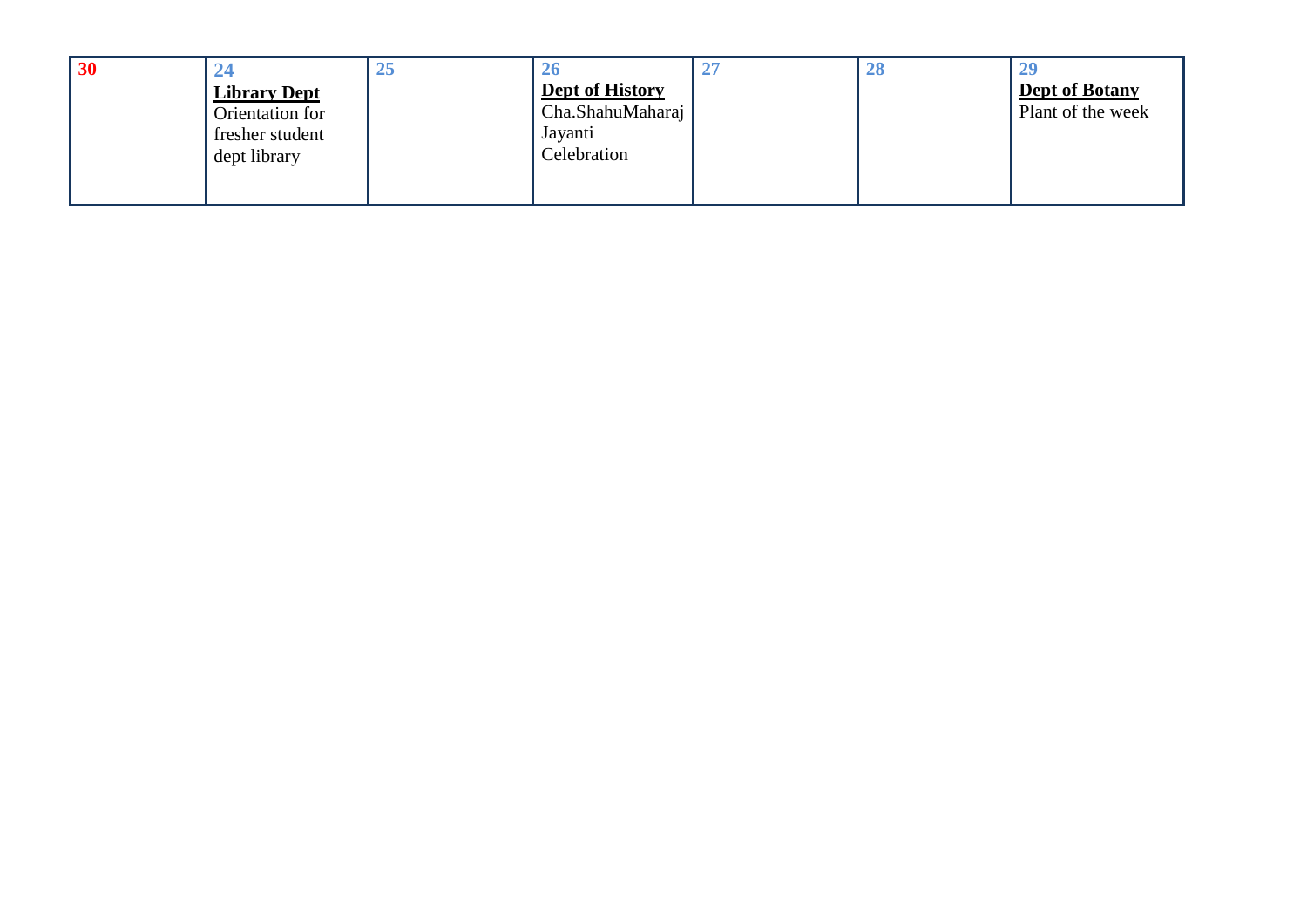# **July ‒2019**

| <b>SUNDAY</b>  | <b>MONDAY</b>                                                                                                                                                                                  | <b>TUESDAY</b>                                                                                                                                                                                                     | <b>WEDNESDAY</b>                                                                                                                                                                        | <b>THURSDAY</b>                                                                                                                                                                                                  | <b>FRIDAY</b>                                                                                                                                                                                  | <b>SATURDAY</b>                                                                                                                                            |
|----------------|------------------------------------------------------------------------------------------------------------------------------------------------------------------------------------------------|--------------------------------------------------------------------------------------------------------------------------------------------------------------------------------------------------------------------|-----------------------------------------------------------------------------------------------------------------------------------------------------------------------------------------|------------------------------------------------------------------------------------------------------------------------------------------------------------------------------------------------------------------|------------------------------------------------------------------------------------------------------------------------------------------------------------------------------------------------|------------------------------------------------------------------------------------------------------------------------------------------------------------|
|                | <b>Dept of Botany</b><br>Distribution of<br>workload and Syllabus<br>discussion meeting<br><b>Dept of Hindi</b><br>Distribution of<br>workload and<br>discussion                               | <b>Library Dept.</b><br><b>Library Committee</b><br>Dept of B.C.A.<br>Theory Time Table<br><b>Preparation Meeting</b><br><b>Dept of Physics</b><br>Distribution of workload<br>and discussion-B.SC -<br>I, II, III | 3<br><b>Dept of English</b><br>Welcome to the first<br>vear students<br><b>Dept Commerce</b><br><b>Bridge Course</b>                                                                    | Dept of Zoology<br>Discussion and<br>workload distribution<br>meeting B. Sc I, II, III<br><b>Dept of History</b><br><b>Screening Test</b><br><b>Dept of Mathematics</b><br><b>Syllabus Discussion</b><br>meeting | 5<br><b>Dept of Chemistry</b><br>Welcome B.Sc III<br>Dept of Marathi<br>Bridge Course B.A. I<br><b>Dept of Geography</b><br><b>Screening Test</b>                                              | 6<br><b>Dept of Botany</b><br><b>Chandur Tree</b><br>Plantation<br><b>Dept of English</b><br>Bridge Course to the<br><b>BAI</b> students                   |
| $\overline{7}$ | 8<br><b>Dept of Commerce</b><br>Aptitude Test<br>Dept of B.C.A.<br><b>Practical Time Table</b><br>Preparation<br><b>Dept of Sociology</b><br>Regular Teaching<br>Period Start to time<br>table | $\boldsymbol{9}$<br><b>Dept of History</b><br><b>Bridge Course</b><br>Dept of Physics<br>To arrange The Welcome<br>Function of B.SC -I<br>Dept of Pol. Sci<br>Regular Teaching Period<br>Start to time table       | 10<br><b>Dept of Economics</b><br>&English - World<br>Population Day<br><b>Dept of Geography</b><br><b>Bridge Course</b><br><b>Dept of Statistics</b><br>Syllabus discussion<br>meeting | 11<br><b>Dept of Electronics</b><br>Staff meeting Workload<br>Distribution<br><b>Dept of Mathematics</b><br><b>Result Discussion &amp;</b><br><b>Workload Distribution</b><br>meeting                            | 12<br>Dept of Zoology<br>Girls students<br>Counseling<br><b>Dept of Statistics</b><br><b>B.sc I Result</b><br>Discussion &<br><b>Workload Distribution</b><br>meeting                          | 13<br>Dept of Electronics.<br><b>Result Analysis</b><br><b>Dept of Botany</b><br><b>Bridge Course</b>                                                      |
| 14             | 15<br><b>Dept of Chemistry</b><br>Bridge course & Tree<br>Plantation                                                                                                                           | 16<br><b>Dept of Commerce</b><br><b>Students Induction</b><br>Programme<br>Dept B.C.A.<br>Practical Slips<br>preparation& lab manual<br>formation meeting                                                          | 17<br><b>Dept of History</b><br>Quiz Competition<br><b>Dept of Botany</b><br>Collection of Soil<br>Sample from A/P<br>Khotwadi<br><b>Dept of Physics</b><br><b>Bridge Course</b>        | 18<br><b>Dept of Zoology</b><br><b>Bridge Course</b><br><b>Dept of English</b><br>Aptitude test<br><b>Dept of Statistics</b><br><b>B.sc II Result</b><br>Discussion meeting                                      | 19<br><b>Dept of Economics</b><br><b>Students Welcome</b><br>Dept of Geography.<br>Bridge Course &<br>Surprise Test<br><b>Dept of Mathematics</b><br>Result Analysis &<br>Bridge Course-B.SC-I | 20<br>Dept of Electronics.<br><b>Bridge Course of</b><br>$B.Sc-I$<br><b>Dept of Economics</b><br><b>Essay Writing</b><br>awareness of<br>Environment -BA I |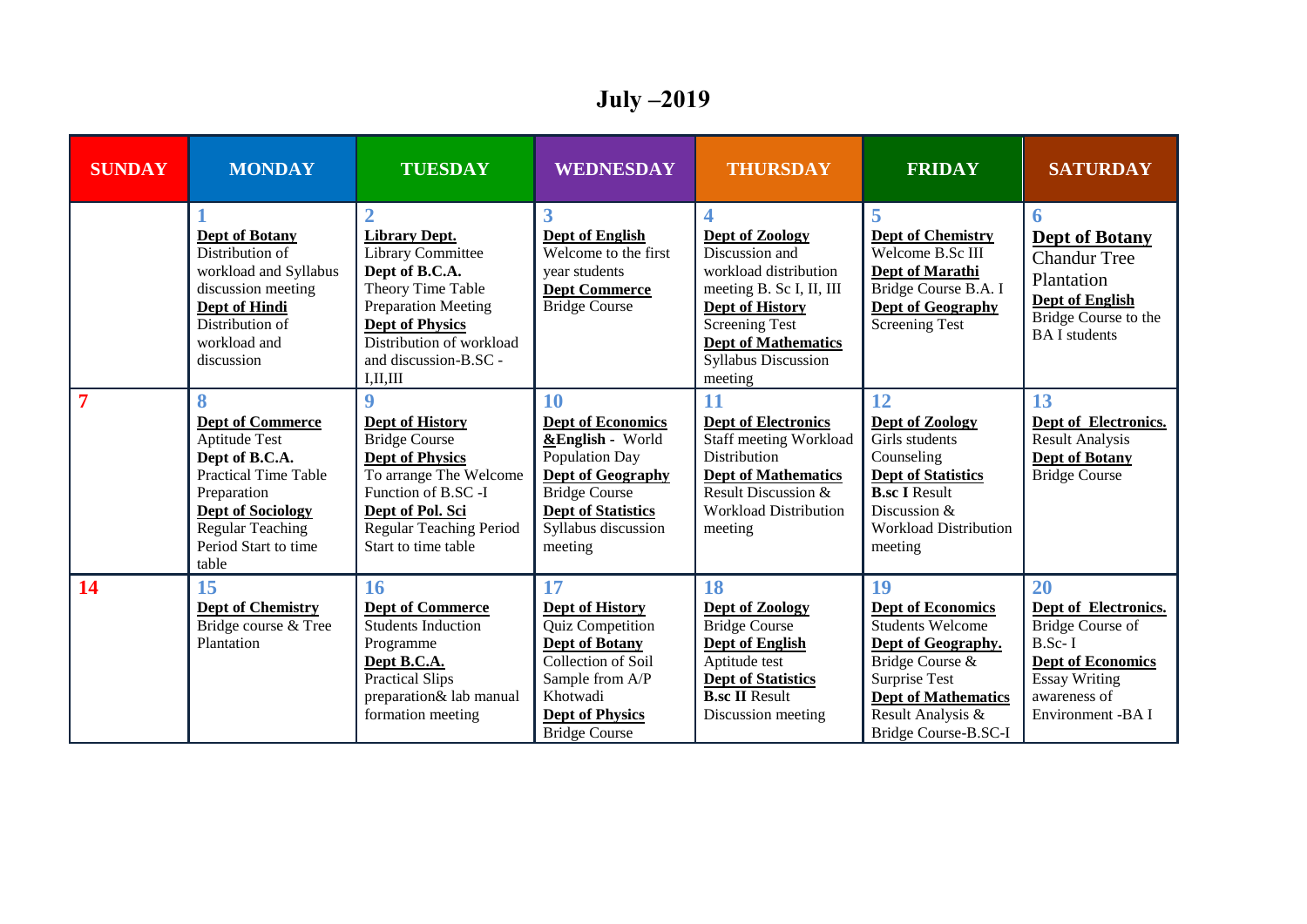| 21 | 22                          | 23                         | 24                           | 25                       | <b>26</b>                |                              |
|----|-----------------------------|----------------------------|------------------------------|--------------------------|--------------------------|------------------------------|
|    | Examination                 | <b>Dept of Economics</b>   | <b>Dept of History</b>       | Dept of Zoology          | $NCC$                    | Dept of Pol. Sci             |
|    | Committee                   | Bridge Course B.A. I       | Surprise Test                | To arrange the Guest     | Celebration of Kargil    | Teaching to lect.            |
|    | Meeting                     | <b>Dept of Electronics</b> | <b>Dept of English Essay</b> | lecture                  | Vijay Divas              | <b>Students Interactions</b> |
|    | ChemistryDept&              | Use of ICT-YouTube         | Writing awareness of         | Dept of Marathi          | <b>Dept of Chemistry</b> | <b>Dept of Physics</b>       |
|    | <b>Zoology Dept, Botany</b> | Video Lectures             | Environment -BA I            | Aptitude Test - BA -I    | Seminar & Project        | Guru Pournima                |
|    | Dept, B.C.A Dept.           | <b>Dept of Sociology</b>   |                              | <b>Dept of Economics</b> | Allotment B.Sc III       | Celebration                  |
|    | <b>Celebration of Guru</b>  | Bridge Course - BA I       |                              | B.A-I &B.Com.I           | <b>Dept of Sociology</b> |                              |
|    | Pournima.                   |                            |                              | Welcome                  | Group Discussion -       |                              |
|    | Dept of Pol. Sci            |                            |                              |                          | B.A. III                 |                              |
|    | <b>Bridge Course</b>        |                            |                              |                          |                          |                              |
| 28 | 29                          | 30                         | 31                           |                          |                          |                              |
|    | Dept of Zoology             | <b>Dept of Economics</b>   | Dept of English &            |                          |                          |                              |
|    | <b>Bridge Course</b>        | <b>Essay Writing</b>       | <b>Economic</b>              |                          |                          |                              |
|    | <b>Dept of Economics</b>    | <b>Dept of Geography</b>   | Visit & Help of Flood        |                          |                          |                              |
|    | Aptitude Test               | <b>Quiz Competition</b>    | Area(Shirdon)                |                          |                          |                              |
|    |                             | Dept of Pol. Sci           |                              |                          |                          |                              |
|    |                             | Group Discussion-BAIII     |                              |                          |                          |                              |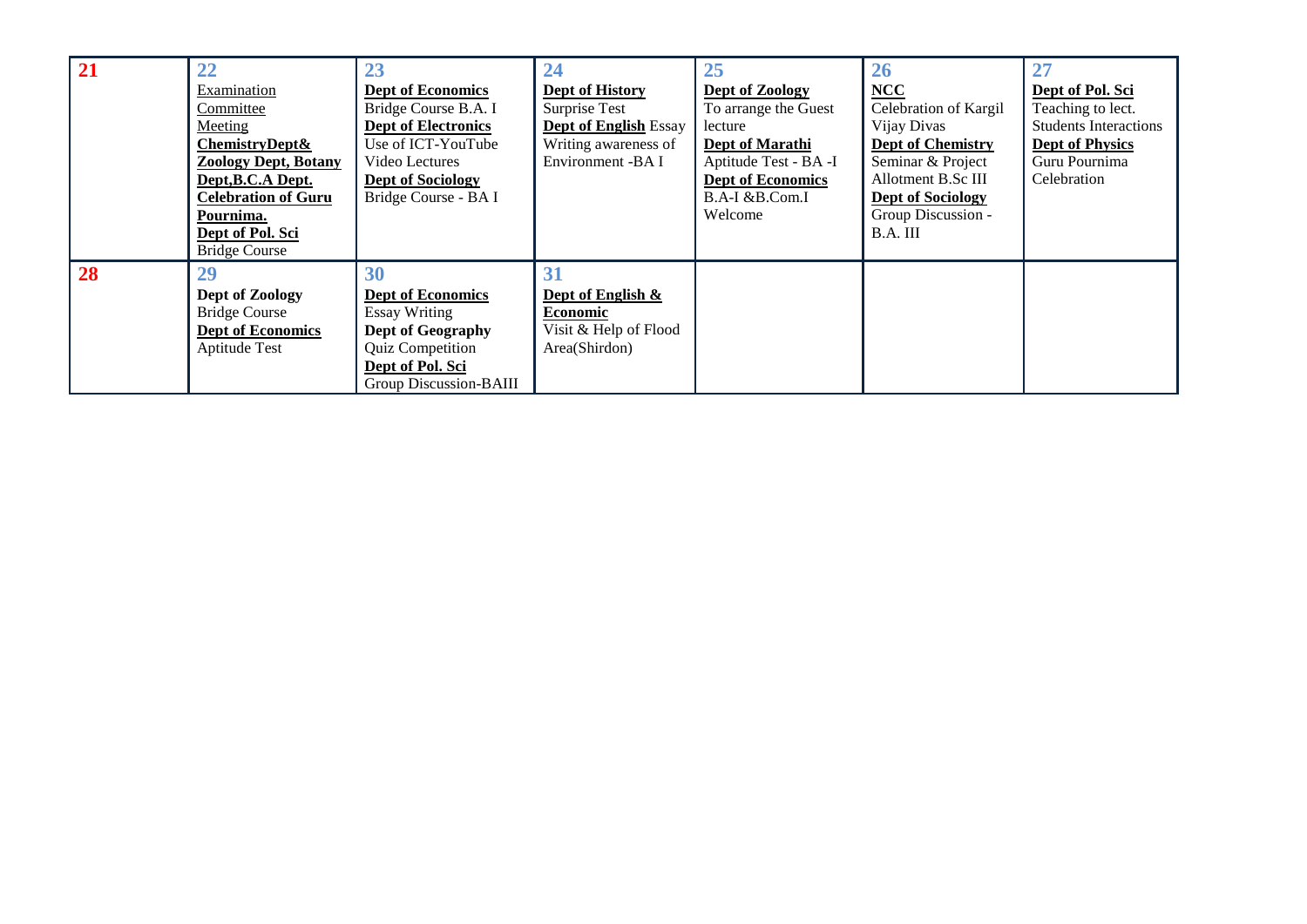# **August ‒2019**

| <b>SUNDAY</b>  | <b>MONDAY</b>                                                                                                                                                                              | <b>TUESDAY</b>                                                                                                                                                                                                                      | <b>WEDNESDAY</b>                                                                                                                                                               | <b>THURSDAY</b>                                                                                                                                                 | <b>FRIDAY</b>                                                                                                                                                                                                | <b>SATURDAY</b>                                                                                                                                              |
|----------------|--------------------------------------------------------------------------------------------------------------------------------------------------------------------------------------------|-------------------------------------------------------------------------------------------------------------------------------------------------------------------------------------------------------------------------------------|--------------------------------------------------------------------------------------------------------------------------------------------------------------------------------|-----------------------------------------------------------------------------------------------------------------------------------------------------------------|--------------------------------------------------------------------------------------------------------------------------------------------------------------------------------------------------------------|--------------------------------------------------------------------------------------------------------------------------------------------------------------|
|                |                                                                                                                                                                                            |                                                                                                                                                                                                                                     |                                                                                                                                                                                | <b>Dept of English</b><br>Home Assignment-<br>B.A&B.Com-I,II,III<br>Dept of Zoology<br>Result Discussion<br>B.Sc I, II, III                                     | $\overline{2}$<br>Dept of History<br>Home Assignment<br><b>Dept Physics</b><br>Results Discussion<br>Meeting<br>Dept of Pol Sci<br>Unit Test-BA III                                                          | 3<br><b>Dept of Commerce</b><br><b>Guest Lecture</b><br>Dept of BCA<br>Project to BCA III<br><b>Dept of Botany</b><br>Excursion tours for<br><b>B.Sc.III</b> |
| $\overline{4}$ | 5<br><b>Dept of English</b><br><b>Guest Lecture</b><br>Dept of BCA<br>Test and assignment<br>schedule meeting<br><b>Dept of Statistics</b><br>General meeting<br><b>Regarding Syllabus</b> | 6<br><b>Dept of Economics</b><br>Home Assignment-B.A &<br>B.Com-I,II,III<br><b>Deptof Marathi</b><br>Home Assignment BA I<br><b>Dept of Mathematics</b><br>Home Assignments                                                         | $\overline{7}$<br><b>Dept of Geography</b><br>Alumni Interaction<br><b>Dept of Chemistry</b><br>Aptitude Test B.Sc I<br><b>Dept of Sociology</b><br>Unit Test-BA III           | 8<br><b>Cultural Dept.</b><br>Dr.<br>BapujiSalunkhePunyati<br>thi<br><b>Dept of Commerce</b><br>Home Assignment<br><b>Dept of History</b><br>Kranti Din-Lecture | 9<br>Dept of Zoology<br>Distribution of Project<br>to B.Sc III<br><b>Dept of Botany</b><br>Seed Ball Preparation &<br>Distribution                                                                           | 10<br><b>Dept of Chemistry</b><br>SurpriseTestB.Sc.II<br>Dept of Pol Sci<br>Home Assignment<br><b>BAII/III</b>                                               |
| 11             | 12<br><b>Bakri Eid</b><br><b>Dept of Library</b><br>Celebration of Birth<br>Anniversary of Dr. S.R.<br>Ranganathan                                                                         | 13<br><b>Dept of Economics</b><br>Unit Test-BA $&$ B.Com -<br>I, II, III<br><b>Dept of Library</b><br>National Librarian Day 12<br><b>August Celebration</b><br><b>Dept of Electronics</b><br>Home Assignment -B.Sc -<br>I, II, III | 14<br>Dept of Zoology<br>Celebration of Nature<br>Club day<br><b>Dept of History</b><br>Poster Presentation<br><b>Dept of Sociology</b><br>Home Assignment-<br><b>BAII/III</b> | 15<br><b>Independence</b><br><b>Day</b><br><b>NCC</b><br><b>NCC</b> Marching                                                                                    | 16<br><b>Dept of Commerce</b><br><b>Unit Test</b><br><b>Dept of Chemistry</b><br><b>Brain Storming Session</b><br>$-B.Sc-I, II, III$<br><b>Dept of Physics</b><br>Distribution Project to<br><b>B.Sc III</b> | 17<br><b>Parshi Day</b>                                                                                                                                      |
| 18             | 19<br><b>Dept of English</b><br><b>MOU</b><br><b>Dept of Electronics</b><br>Unit Test -B.Sc -I,II,III                                                                                      | 20<br>Dept of Zoology<br>Guest lecture<br>Dept of BCA<br>Fresher Welcome                                                                                                                                                            | 21<br><b>Dept.of Commerce</b><br>Wall paper<br>presentation<br><b>CDC</b> Meeting<br><b>Dept of Botany</b><br>Guest Lecture for<br>$M.Sc-I & H$                                | 22<br><b>Dept of Chemistry</b><br>Remedial Coaching<br><b>Dept of Physics</b><br>Home Assignment-<br>$B.Sc-I$                                                   | 23<br>Dept of History<br>Unit Test<br><b>Dept of Geography</b><br><b>Poster Presentation</b>                                                                                                                 | 24<br><b>Dept of Economics</b><br><b>MOU</b><br><b>Dept of English</b><br>Unit Test-<br>BA&B.Com-I,II,III                                                    |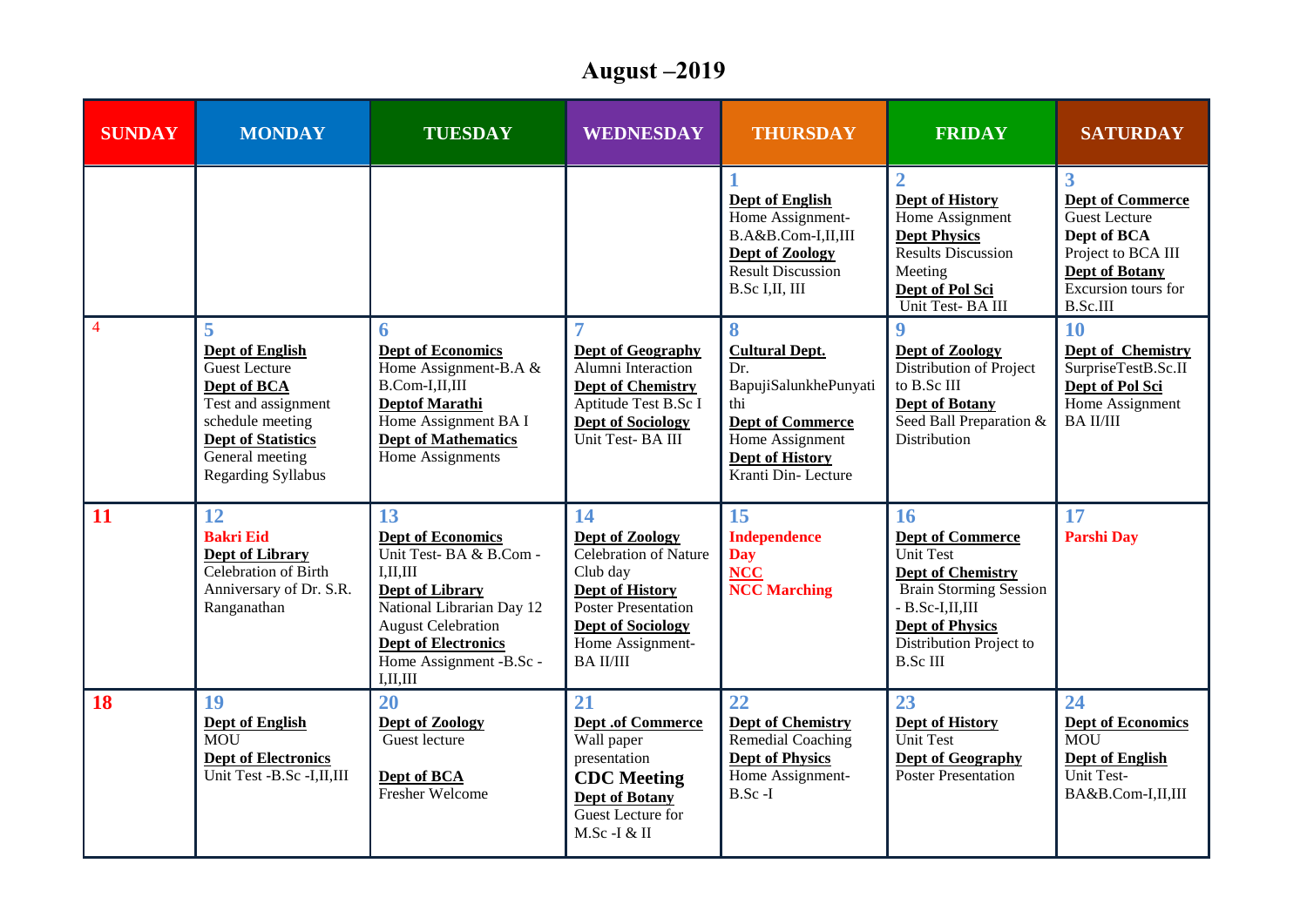| <b>25</b> | <b>26</b>                |                             |                            |                            |                            |                              |
|-----------|--------------------------|-----------------------------|----------------------------|----------------------------|----------------------------|------------------------------|
|           | Dept of BCA              | Dept of Zoology             | <b>Dept of Electronics</b> | <b>Dept of Electronics</b> | Dept of Pol Sci            | Dept of Hindi                |
|           | Guest Lecture            | Seminar Stem Cell           | ICT-YouTube Video          | General Meeting            | Surprise Test BA III       | Unit Test BA I& II           |
|           | <b>Dept of Sociology</b> | Technology future necessity | lectures                   | regarding syllabus         | <b>Dept of Mathematics</b> | <b>Dept of Commerce</b>      |
|           | Surprise Test            |                             | Dept of Marathi            |                            | Unit Test-B.Sc -I,II,III   | <b>Insurance Sensitizing</b> |
|           |                          |                             | Unit Test BA II            |                            |                            |                              |
|           |                          |                             |                            |                            |                            |                              |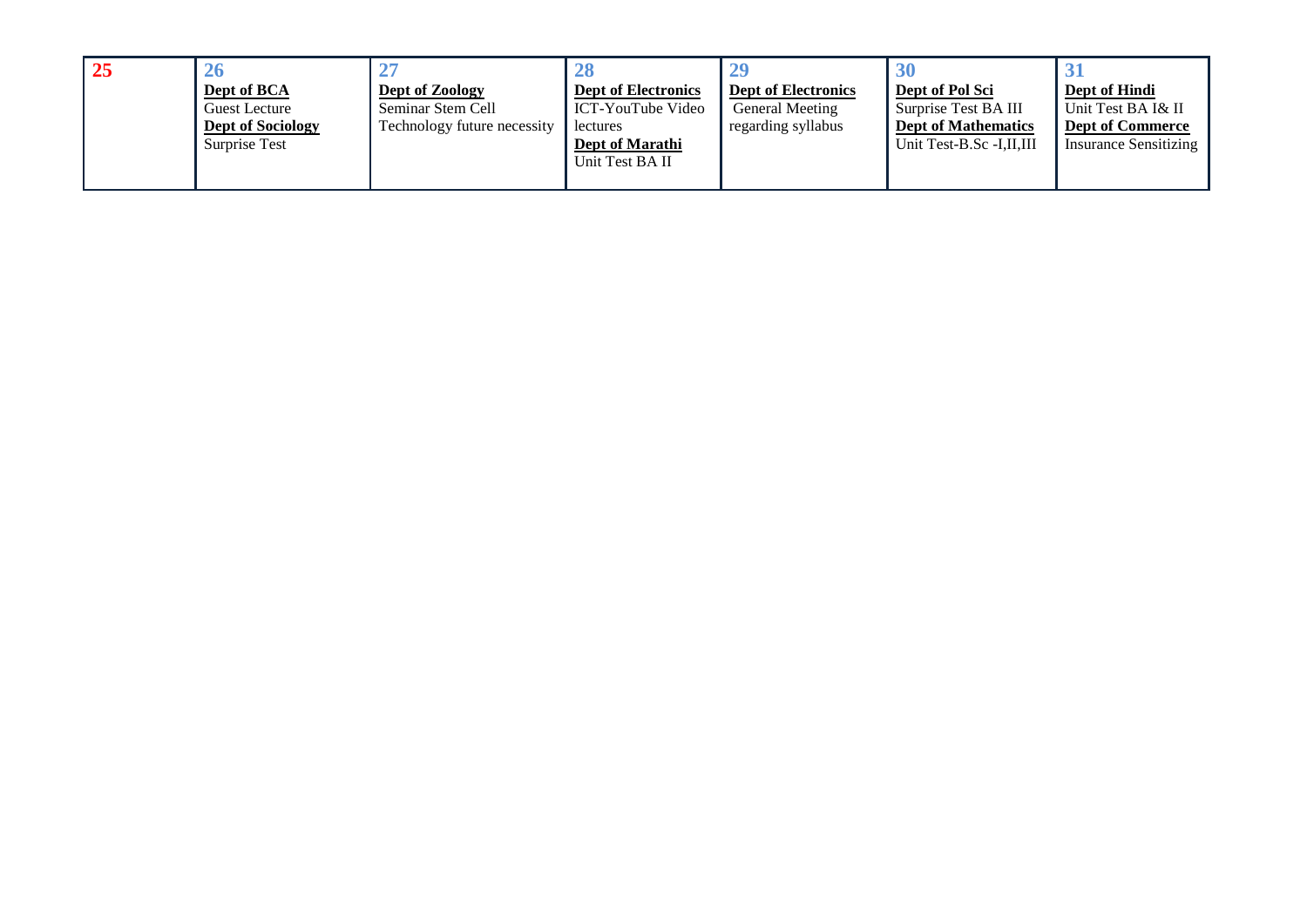|               | September-2019                                                                                                                                                                                                                                          |                                                                                                                                                                                                                             |                                                                                                                                                                                                                                                               |                                                                                                                                                                                                              |                                                                                                                                                                                                                                         |                                                                                                                                                                                                                                        |  |  |
|---------------|---------------------------------------------------------------------------------------------------------------------------------------------------------------------------------------------------------------------------------------------------------|-----------------------------------------------------------------------------------------------------------------------------------------------------------------------------------------------------------------------------|---------------------------------------------------------------------------------------------------------------------------------------------------------------------------------------------------------------------------------------------------------------|--------------------------------------------------------------------------------------------------------------------------------------------------------------------------------------------------------------|-----------------------------------------------------------------------------------------------------------------------------------------------------------------------------------------------------------------------------------------|----------------------------------------------------------------------------------------------------------------------------------------------------------------------------------------------------------------------------------------|--|--|
| <b>SUNDAY</b> | <b>MONDAY</b>                                                                                                                                                                                                                                           | <b>TUESDAY</b>                                                                                                                                                                                                              | <b>WEDNESDAY</b>                                                                                                                                                                                                                                              | <b>THURSDAY</b>                                                                                                                                                                                              | <b>FRIDAY</b>                                                                                                                                                                                                                           | <b>SATURDAY</b>                                                                                                                                                                                                                        |  |  |
| $\mathbf{1}$  | <b>Ganesh Chaturthi</b>                                                                                                                                                                                                                                 | 3<br><b>Dept of History</b><br>Library Visit<br><b>Dept of Botany</b><br>Welcome Function-<br>$M.Sc-I$<br><b>Dept of Electronics</b><br>Unit Test B. Sc I, II,<br>III<br><b>Dept of Sociology</b><br>Open Book Test-BA<br>Ш | 4<br><b>Dept of Economics</b><br>Open Book Test-BA-<br>II, III<br>Dept of Hindi<br><b>ICT</b> Lecture-BA III<br><b>Dept of Geography</b><br>Library Visit<br><b>Dept of Chemistry</b><br>Home Assignment-<br>$B.Sc-I, II, III$                                | 5<br>BA,B.Com,B.Sc,BCA -<br><b>All Dept-Teachers Day</b><br>Celebration                                                                                                                                      | 6<br>Dept of Pol. Sci<br>Home Assignment<br>Dept of Marathi<br>Surprise Test B.A.III<br><b>Dept of Botany</b><br>Opening of Nursery<br>Technique, Medicinal<br>Plants, Bonsai<br>Technique<br><b>Dept of Commerce.</b><br>Guest Lecture | <b>Dept of Electronics</b><br>SurpriseTestB.Sc-II, III<br><b>Dept of English</b><br>Open Book Test-BA<br>II.III<br><b>Dept of Mathematics</b><br>Surprise Test-B.Sc III<br><b>Dept of Economics</b><br>Group Discussion-BA-<br>II, III |  |  |
| 8             | $\boldsymbol{9}$<br>Dept of History.<br><b>Guest Lecture</b><br><b>Dept of Geography</b><br><b>Research Laboratory Visit</b><br>Dept of BCA<br>Visit to library<br><b>Dept of Statistics Unit</b><br>Test- B.Sc I,II & B.Com-II                         | 10<br>Moharam                                                                                                                                                                                                               | 11<br><b>Dept of Economics</b><br>Brain Storming-BA-<br>II.III<br><b>Dept of Chemistry</b><br>Open Book Test-B.Sc-<br>I, II, III<br><b>Dept of Botany</b><br>Excursion toursM.Sc I<br>& II<br><b>Dept of Mathematics</b><br>Open Book Test- B.Sc -<br>II, III | 12<br>Dept of English<br>Group Discussion-BA<br>II, III<br>Dept of Geography<br><b>Guest Lecture</b><br>Dept of Electronics<br>Group Discussion-<br>B.Sc-II, III<br>Dept of Pol.Sci<br>Open Book Test-BA-III | 13<br>Dept of Zoology<br>Mock Teaching B.Sc<br>III<br><b>Dept of English</b><br>Guest Lecture<br>Dept of BCA<br>Guest lecture<br>Dept of Marathi<br>Open BookTest BAII<br><b>Dept of Economics</b><br><b>Cleanliness</b><br>Programme   | 14<br><b>Dept of Commerce</b><br>Surprise Test<br><b>Dept of Botany</b><br>Excursion tours-<br>Panhala-Throwing of<br>seeds ball in Panhala<br>Dept of Hindi<br>Hindi Day Celebration<br>& Wall Paper<br>Presentation                  |  |  |
| 15            | 16<br><b>Dept of Economics</b><br>Debating-BA-II,III<br>Dept of Zoology<br>Celebration of Vulture<br>day-Wall Paper<br>Presentation.<br><b>Dept of Chemistry</b><br>Celebration Ozone day -<br>Elocution, Eassy Writing &<br><b>Poster Presentation</b> | 17<br>Dept of History<br><b>Group Discussion</b><br>Dept of Geography<br>Field Visit<br>Dept of Hindi<br>Surprise Test-BA<br>I, II, III<br><b>Dept of Electronics</b><br>Brain StormingB.Sc<br>II, III                      | 18<br><b>Dept of English</b><br>Brain Storming - BA<br>II.III<br><b>Dept of Botany</b><br>Brain Storming test<br><b>Dept of Physics</b><br>Student Seminar-B.Sc-<br><b>III</b><br><b>Dept of Sociology</b><br>Brain Storming -BA-I                            | 19<br><b>Dept of Botany</b><br>Plant of the week<br>Dept of Zoology<br>Bird Watching and<br>counting at Ich.<br>Dept of Marathi<br>Group Discussion-BA<br>III                                                | 20<br><b>Dept of Commerce</b><br>Open Book Test<br><b>Dept of English</b><br>Surprise Test-BA III<br><b>Dept of BCA</b> Seminar<br>on SEO BCA II, III                                                                                   | 21<br>Dept of Pol. Sci<br>Brain Storming -BA-I<br><b>Dept of Botany</b><br>Unit Test -B.Sc I,II&III<br><b>Dept of Mathematics</b><br>Group Discussion &<br>Brain Storming - B.Sc-<br>II, III                                           |  |  |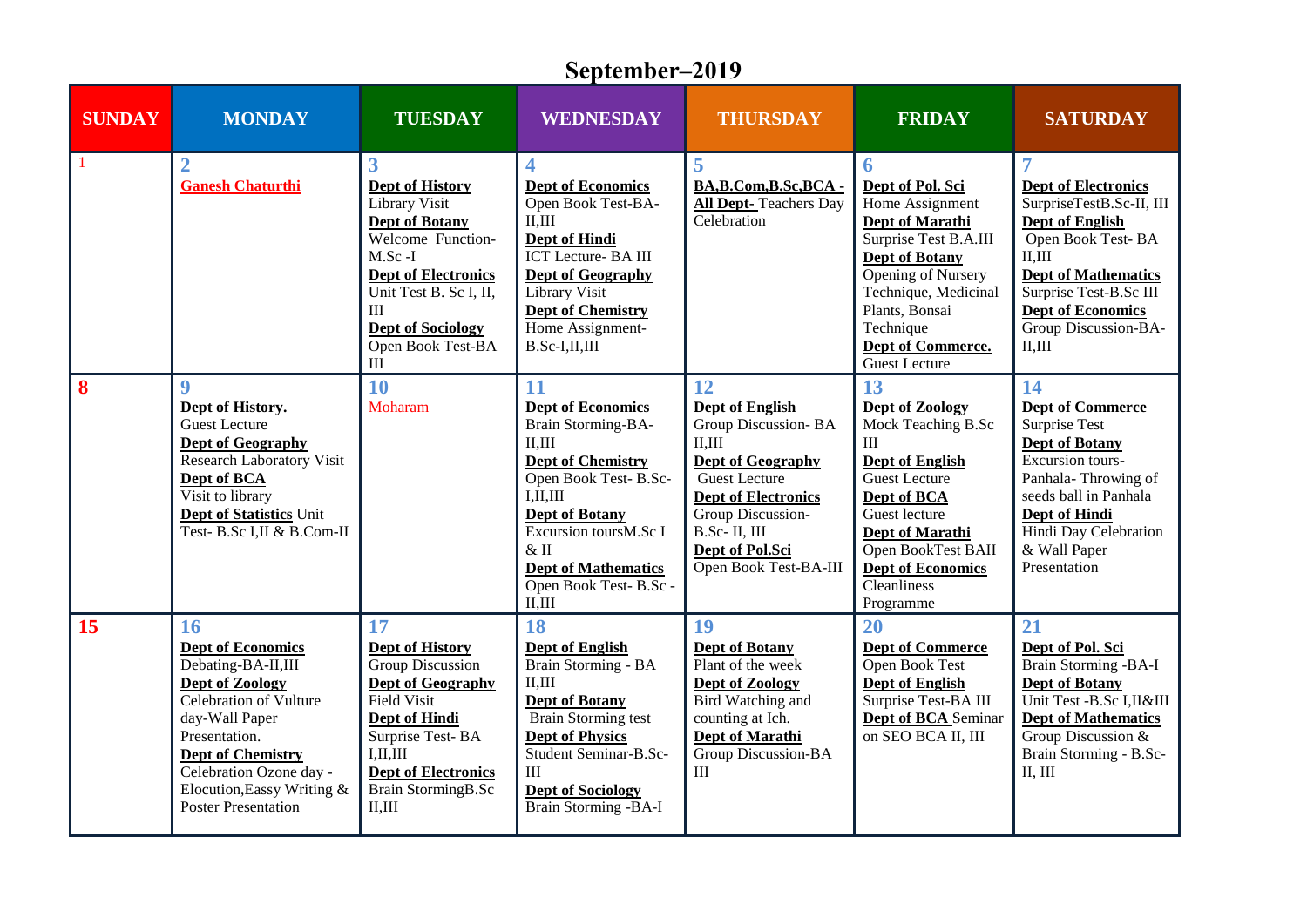| 22        | 23                         | 24                       | 25                         | 26                          | 27                         | 28                     |
|-----------|----------------------------|--------------------------|----------------------------|-----------------------------|----------------------------|------------------------|
|           | Dept of Pol.Sci            | <b>Dept of Economics</b> | <b>Dept of Chemistry</b>   | Dept of Geography.          | Dept of Zoology            | Dept of BCA            |
|           | Debate - BA-I/II           | Guest lecture            | <b>Kahoot Test</b>         | <b>Students Seminar</b>     | Guest lecture              | Wall paper             |
|           | Dept of Marathi            | <b>CDC</b> Meeting.      | <b>Dept of Mathematics</b> | <b>Dept of Physics</b>      | <b>Dept of Botany</b>      | Presentation           |
|           | Brain Storming B.A. II     | Dept of History          | <b>Poster Presentation</b> | <b>ICT Based Test-B.Sc-</b> | Guest Lecture-M.Sc -       | <b>Dept of Botany</b>  |
|           | Dept of Hindi              | <b>Student Seminar</b>   | Meeting                    | Ш                           | I.II                       | District Soil survey & |
|           | Group Discussion- BA III   | <b>Dept of Sociology</b> |                            | <b>Dept of Electronics</b>  | Dept of Marathi            | Soil analysis          |
|           | <b>Dept of Commerce</b>    | Debate-BA-II/III         |                            | Open Book Test B. Sc        | <b>Poster Presentation</b> | Laboratory, Kolhapur   |
|           | <b>Brain Storming</b>      |                          |                            | II, III                     | <b>Dept of Economics</b>   | Dept of Hindi          |
|           |                            |                          |                            |                             | Surprise Test-BA-III       | Open Book Test BA      |
|           |                            |                          |                            |                             |                            | II.III                 |
| <b>29</b> | 30                         |                          |                            |                             |                            |                        |
|           | Dept of English            |                          |                            |                             |                            |                        |
|           | Debating - BA II,III       |                          |                            |                             |                            |                        |
|           | <b>Dept of Hindi</b>       |                          |                            |                             |                            |                        |
|           | Brain Storming-BAI         |                          |                            |                             |                            |                        |
|           | <b>Dept of Electronics</b> |                          |                            |                             |                            |                        |
|           | ICT-YouTube Video          |                          |                            |                             |                            |                        |
|           | Lecture                    |                          |                            |                             |                            |                        |
|           | Dept of Zoology            |                          |                            |                             |                            |                        |
|           | Unit Test B. Sc I, II, III |                          |                            |                             |                            |                        |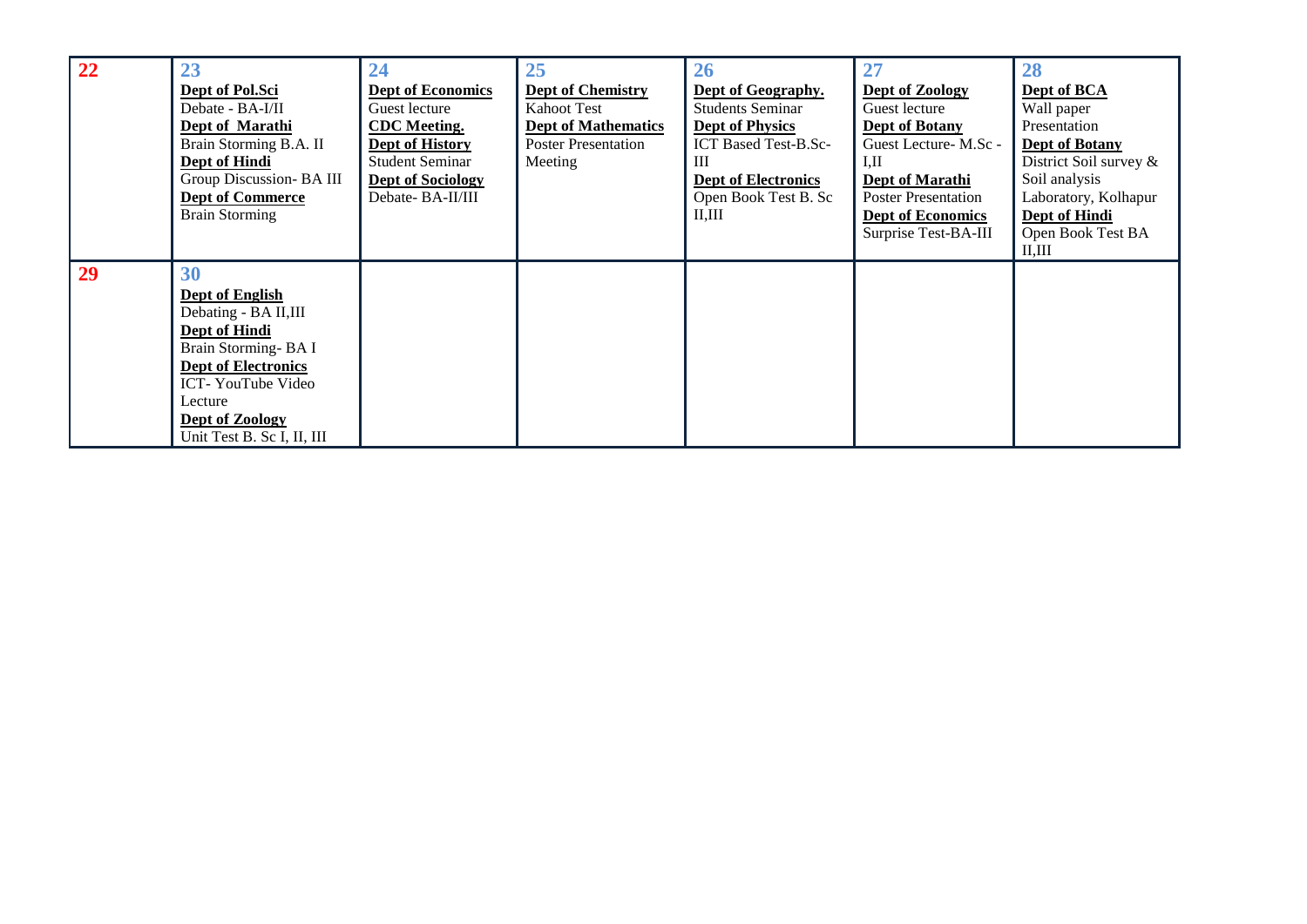| <b>SUNDAY</b>           | <b>MONDAY</b>                                                                                                                                                                                                                                    | <b>TUESDAY</b>                                                                                                                                                         | <b>WEDNESDAY</b>                                                                                                                                                                                                                                             | <b>THURSDAY</b>                                                                                                                                                                                                                                           | <b>FRIDAY</b>                                                                                                                                                                                                                   | <b>SATURDAY</b>                                                                                                                                                                               |
|-------------------------|--------------------------------------------------------------------------------------------------------------------------------------------------------------------------------------------------------------------------------------------------|------------------------------------------------------------------------------------------------------------------------------------------------------------------------|--------------------------------------------------------------------------------------------------------------------------------------------------------------------------------------------------------------------------------------------------------------|-----------------------------------------------------------------------------------------------------------------------------------------------------------------------------------------------------------------------------------------------------------|---------------------------------------------------------------------------------------------------------------------------------------------------------------------------------------------------------------------------------|-----------------------------------------------------------------------------------------------------------------------------------------------------------------------------------------------|
|                         |                                                                                                                                                                                                                                                  | <b>Dept of Botany</b><br>Green Corner - B.Sc III<br><b>Dept of Physics</b><br>Poster Presentation<br>Dept of Pol.Sci<br>Voter awareness<br>Sankalp/Shapath-BA-I,II,III | $\overline{2}$<br><b>Cultural Dept.</b><br>Mahatma Gandhi<br>Jayanti                                                                                                                                                                                         | 3<br><b>Dept of Economics</b><br>Seminar-BA $\&$<br><b>B.Com-III</b><br><b>Dept of History</b><br>Group Discussion -<br><b>BAIII</b><br>Dept of<br><b>Mathematics</b><br><b>Poster Presentation</b><br><b>Dept of Commerce</b><br><b>Group Discussion</b> | $\overline{\mathbf{4}}$<br><b>Dept of English</b><br>Seminar-BA III,<br><b>B.Com-III</b><br><b>Dept of Electronics</b><br>ICT-YouTube<br>Video Lecture<br>Dept of Pol.Sci<br><b>Question Paper</b><br>Solution                  | 5<br>Dept of Zoology<br>Seminar B.Sc III<br><b>Dept of Botany</b><br>Career Guidance-<br>MPSC-B.Sc III<br>Dept of BCA<br>Project<br>Documentation<br><b>Dept of Sociology</b><br>Q.P.Solution |
| $\overline{\mathbf{6}}$ | Dept of<br><b>Commerce</b><br>Seminar<br><b>Dept of Botany</b><br>Fungi exhibition<br>on diversity of<br>fungi in western<br>ghat<br><b>Dept of Physics</b><br><b>Guest Lecture</b><br><b>Dept of Sociology</b><br>Pre-Semester<br>Exam - BA III | 8<br><b>DASARA</b>                                                                                                                                                     | $\boldsymbol{9}$<br><b>Dept of English</b><br>Wallpaper<br>Presentation<br>Dept of Zoology<br>Wild life celebration<br>of domestic animal<br>day - Poster<br>Presentation B.Sc III<br><b>Dept of Economics</b><br>Wallpaper<br>Presentation-BA<br>I, II, III | 10<br><b>Dept of Commerce</b><br>Remedial Teaching<br><b>Dept of Botany</b><br>Group Discussion<br><b>Dept of Electronics</b><br>Syllabus<br>Completion meeting<br>Dept of BCA<br>Assignment and<br>Journal Submit                                        | 11<br><b>Dept of Electronics</b><br>Syllabus<br>Completion<br>Meeting<br>Dept of Hindi<br>Field Visit-BA-II,III<br>Dept of Zoology<br>National Workshop<br><b>Dept of Statistics</b><br>CIE & Syllabus<br>Completion<br>Meeting | 12<br>Dept of<br><b>Chemistry</b><br>Pre Semester<br>Exam B.Sc III<br><b>Dept of Physics</b><br><b>ICT</b> Based<br>Lecture-B.SC-I<br>Dept of Botany<br>Guest Lecture-<br>M.Sc I,II           |
| 13                      | 14<br>Dept of<br><b>Economics</b><br>Field Visit-BA-<br>I, II, III<br>Dept of Zoology<br>Guest lecture&<br><b>Essay Writing</b><br>Competition<br><b>Dept of Botany</b><br>Seminars                                                              | 15<br>Dept of library<br>'Celebration VachanPrerana Din'<br><b>Dept of Chemistry</b><br>Celebration APJ Abdul Kalam<br><b>Birth Anniversary</b>                        | 16<br><b>Dept of History</b><br>Brain Storming -<br><b>BA-III</b><br><b>Dept of Electronics</b><br>Pre-Semester Exam-<br><b>B.Sc III</b><br>Dept of Pol.Sci<br>Term work Seminar-<br><b>BA-III</b>                                                           | 17<br>Dept of BCA<br>Pre Sem Exam<br>Dept of English<br><b>Field Visit</b><br>Dept of Zoology<br>Pre-Semester Exam-<br><b>B.Sc III</b><br>Dept of Marathi<br><b>Field Visit</b>                                                                           | 18<br><b>Dept of Physics</b><br>Pre-Semester<br>Exam-B.Sc III<br>Dept of Hindi<br>Pre-<br>SemisterExamBA-<br>III<br><b>Dept of Botany</b><br>Pre-Semester<br>Exam-B.Sc I,II,III                                                 | 19<br>Dept of<br>Geography<br>Group Discussion<br><b>B.AII</b><br>Dept of<br><b>Mathematics</b><br>Syllabus<br>Completion<br>meeting                                                          |

#### **October -2019**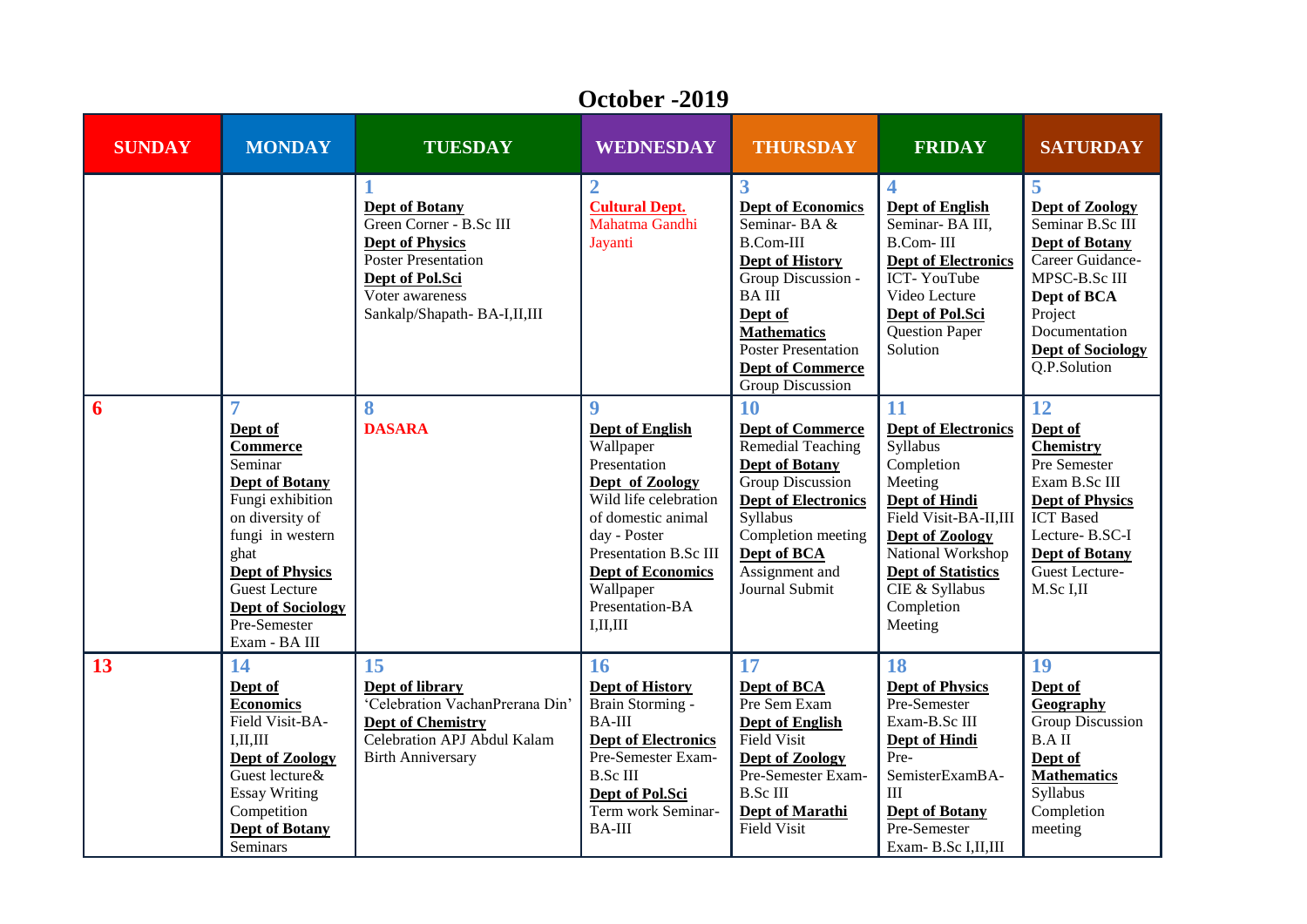|              | Dept of<br><b>Commerce</b><br>Trade Fair &<br>Entrepreneur<br>Program                                                                                                                                               |                                                                             |                                                                                                                                                      |                                                                                                                                  |                                                  |                                                                           |
|--------------|---------------------------------------------------------------------------------------------------------------------------------------------------------------------------------------------------------------------|-----------------------------------------------------------------------------|------------------------------------------------------------------------------------------------------------------------------------------------------|----------------------------------------------------------------------------------------------------------------------------------|--------------------------------------------------|---------------------------------------------------------------------------|
| 20           | 21<br>Dept of<br><b>Commerce</b><br>Pre-Semester<br>Exam<br>Dept of<br><b>Mathematics</b><br>Pre-Semester<br>Exam-B.Sc III &<br><b>Blog Writing</b><br>Dept of<br><b>Economics</b><br>Q.P.Solution-<br><b>BAIII</b> | 22<br><b>Cultural Dept.</b><br>SansthamataSushiladeviSalunkhe<br>Punyatithi | 23<br><b>Dept of English</b><br><b>Question Paper</b><br>Solution-BA-III<br><b>Dept of Botany</b><br><b>Internal Examination</b><br>$-$ M.Sc $-I,II$ | 24<br>Dept of Zoology<br>Term end Meeting<br>Dept of Pol.Sci<br>Term end meeting<br><b>Dept of Sociology</b><br>Term end meeting | 25<br><b>Dept of Physics</b><br>Term End meeting | 26<br>Dept of<br><b>Chemistry</b><br>Syllabus<br><b>Completion Report</b> |
| 27<br>Diwali | 28<br>Diwali                                                                                                                                                                                                        | 29<br>Diwali                                                                | 30<br>Diwali                                                                                                                                         | 31<br>Diwali                                                                                                                     |                                                  |                                                                           |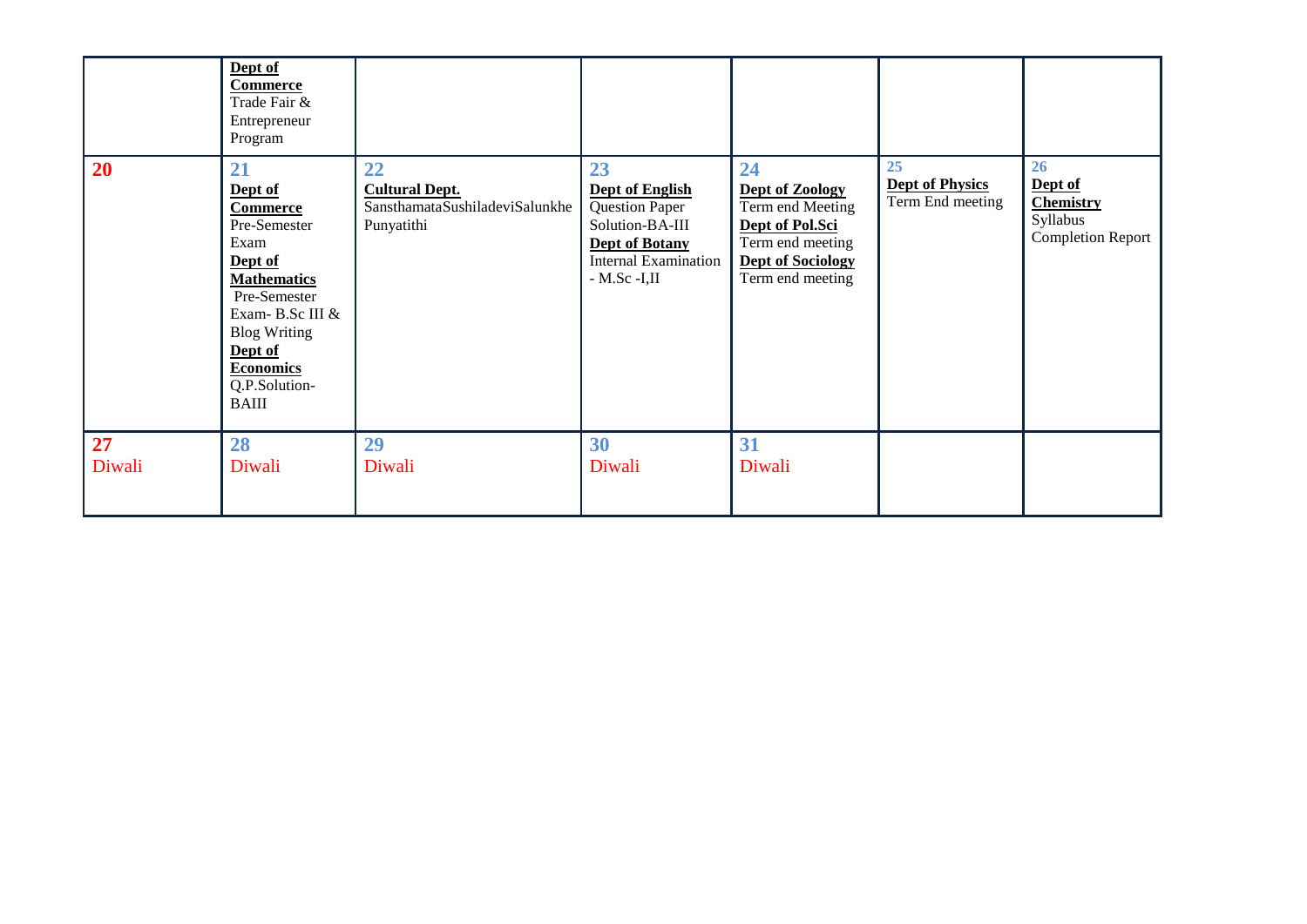| <b>SUNDAY</b>           | <b>MONDAY</b>           | <b>TUESDAY</b> | <b>WEDNESDAY</b>         | <b>THURSDAY</b>          | <b>FRIDAY</b>               | <b>SATURDAY</b>                                      |
|-------------------------|-------------------------|----------------|--------------------------|--------------------------|-----------------------------|------------------------------------------------------|
|                         |                         |                |                          |                          |                             | $\overline{2}$<br><b>First Term End</b><br>(UG & PG) |
| $\overline{\mathbf{3}}$ | $\overline{\mathbf{4}}$ | 5              | 6<br>Diwali              | $\overline{7}$<br>Diwali | 8<br>Diwali                 | $\boldsymbol{9}$                                     |
| <b>10</b>               | 11                      | 12             | 13                       | 14                       | 15                          | 16                                                   |
| <b>17</b>               | <b>18</b>               | 19             | <b>20</b><br>Eid-A-Milad | 21                       | 22<br>Guru nanak<br>Jayanti | 23                                                   |

#### **November - 2019**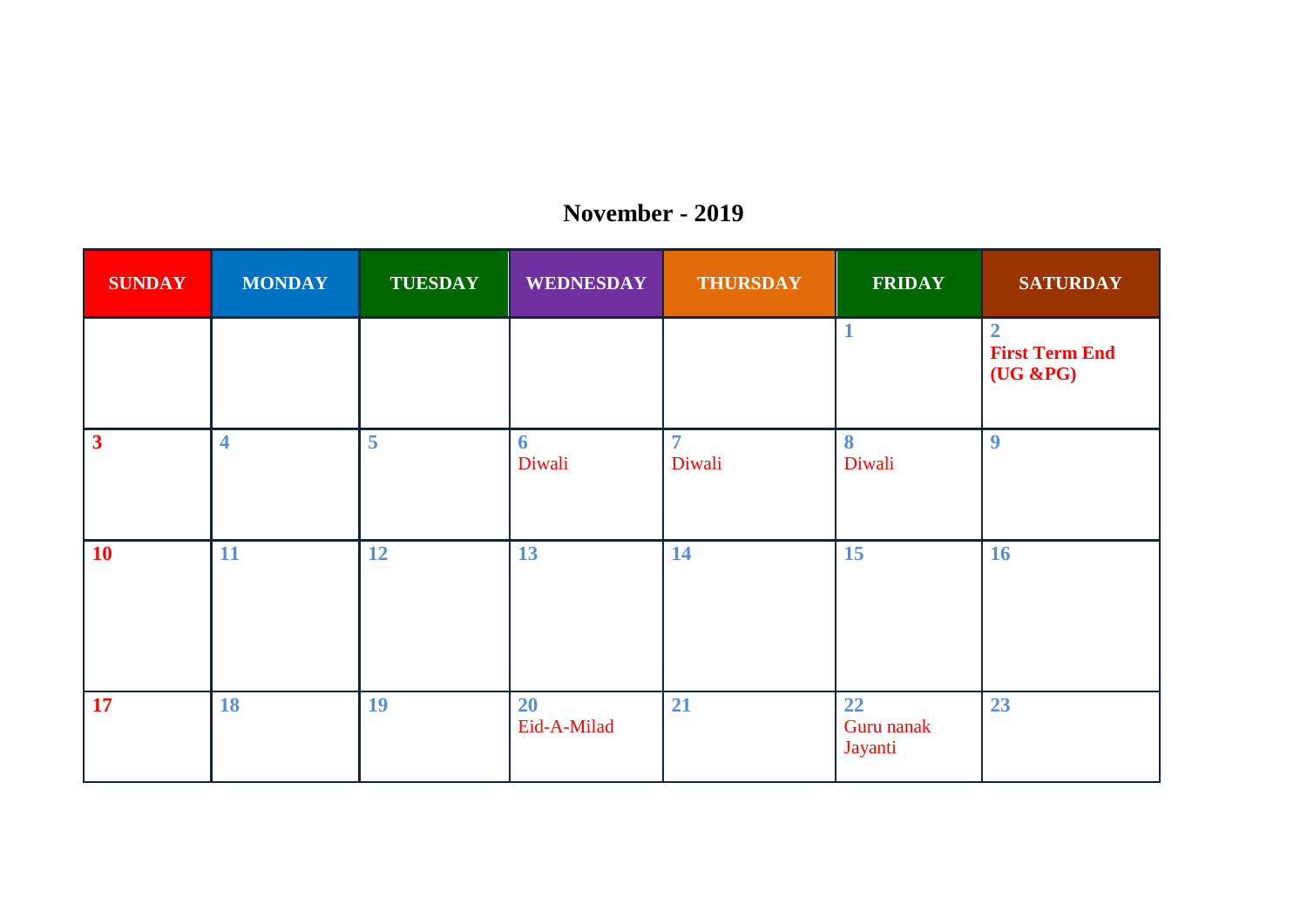| 24 | 25                 | 26                      | 27                          | 28                         | 29                         | 30                        |
|----|--------------------|-------------------------|-----------------------------|----------------------------|----------------------------|---------------------------|
|    | <b>Second Term</b> | Dept of Pol. Sci.       | Dept of BCA                 | Dept of Hindi              | <b>Dept of Geography</b>   | <b>Dept of Chemistry</b>  |
|    | <b>Starts (UG)</b> | <b>Constitution Day</b> | <b>University Practical</b> | Home Assignment-BA         | <b>Debate Competition</b>  | Constitution day- Group   |
|    |                    | Wall paper              | Exam-BCA II,III             | I, II, III                 | Dept of                    | Discussion-B.Sc III       |
|    |                    | presentation            | <b>Dept of Physics</b>      | Dept of History            | <b>Mathematics</b>         | Dept of Zoology           |
|    |                    | Dept of Zoology         | <b>Syllabus Discussion</b>  | <b>Debate Competition</b>  | <b>Syllabus Discussion</b> | Dr.Salim Ali Birth        |
|    |                    | Second term staff       | & Workload                  | <b>Dept of Electronics</b> | & Workload                 | Aniversary-Bird           |
|    |                    | meeting &Syllabus       | Distribution-Sem-           | <b>Blog Writing</b>        | Distribution-Sem-          | Watching                  |
|    |                    | Distribution B.Sc       | II.IV.VI                    | Dept of Zoology            | II, IV, VI                 | &Counting $(11& 12$ Nov.) |
|    |                    | I, II, III              | <b>Dept of Chemistry</b>    | Stem Cell                  | Dept of Pol. Sci.          | <b>Dept of Sociology</b>  |
|    |                    | Dept of BCA             | Paper Checking              | Cryopreservation           | Constitution Day -         | University level COC-     |
|    |                    | Project submission      | &Dept.staff meeting         | Training - B.Sc III        | Regarding of               | BalwadiShikshika          |
|    |                    | & final execution of    |                             | <b>Dept of Botany</b>      | Preamble Lecture           | Course(6Month)            |
|    |                    | project                 |                             | CAP-Paper                  |                            |                           |
|    |                    | <b>Dept of Commerce</b> |                             | Assessment-B.Sc            |                            |                           |
|    |                    | Supervision & Paper     |                             | I, II, III                 |                            |                           |
|    |                    | Assessment              |                             |                            |                            |                           |
|    |                    |                         |                             |                            |                            |                           |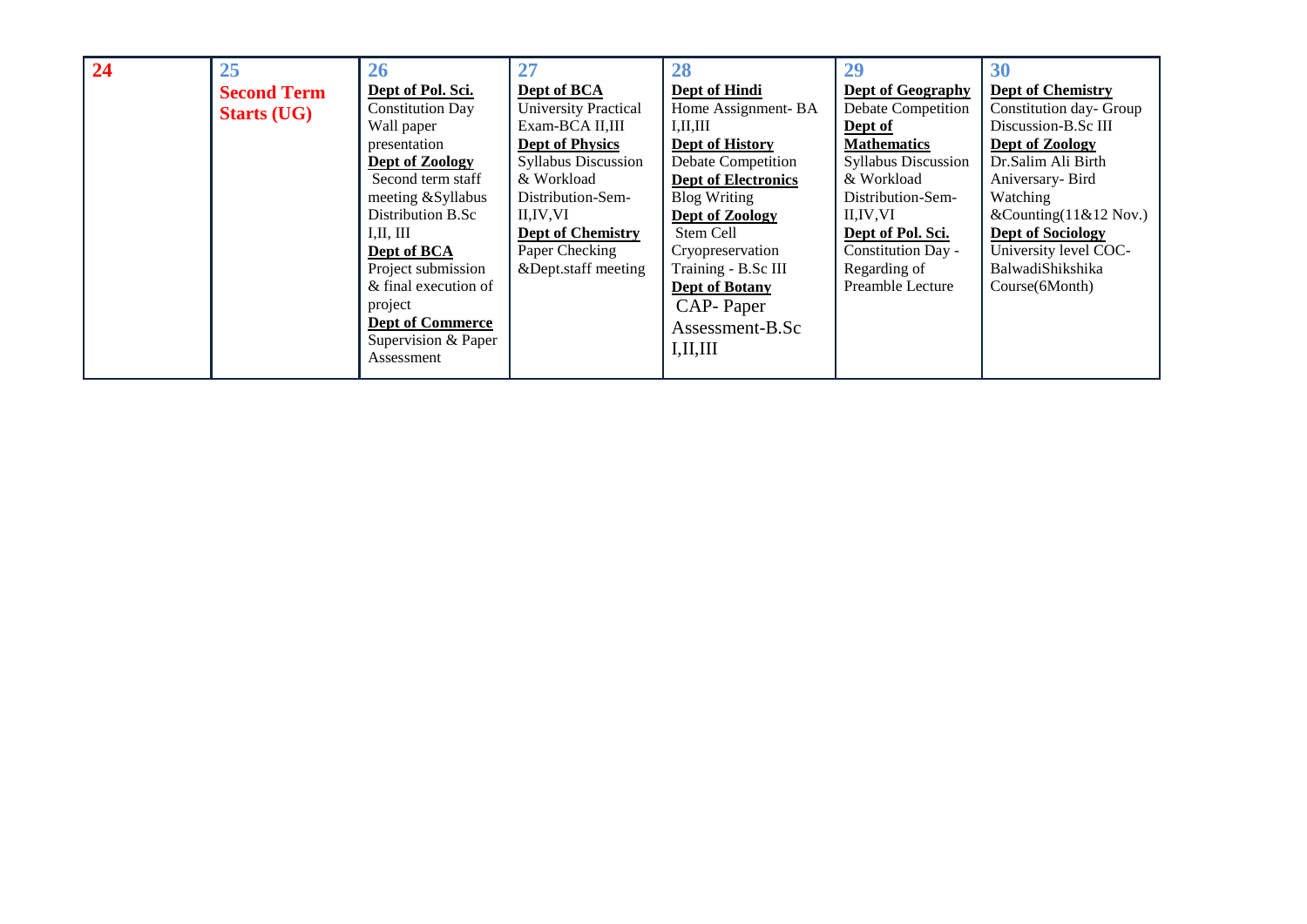**December -2019**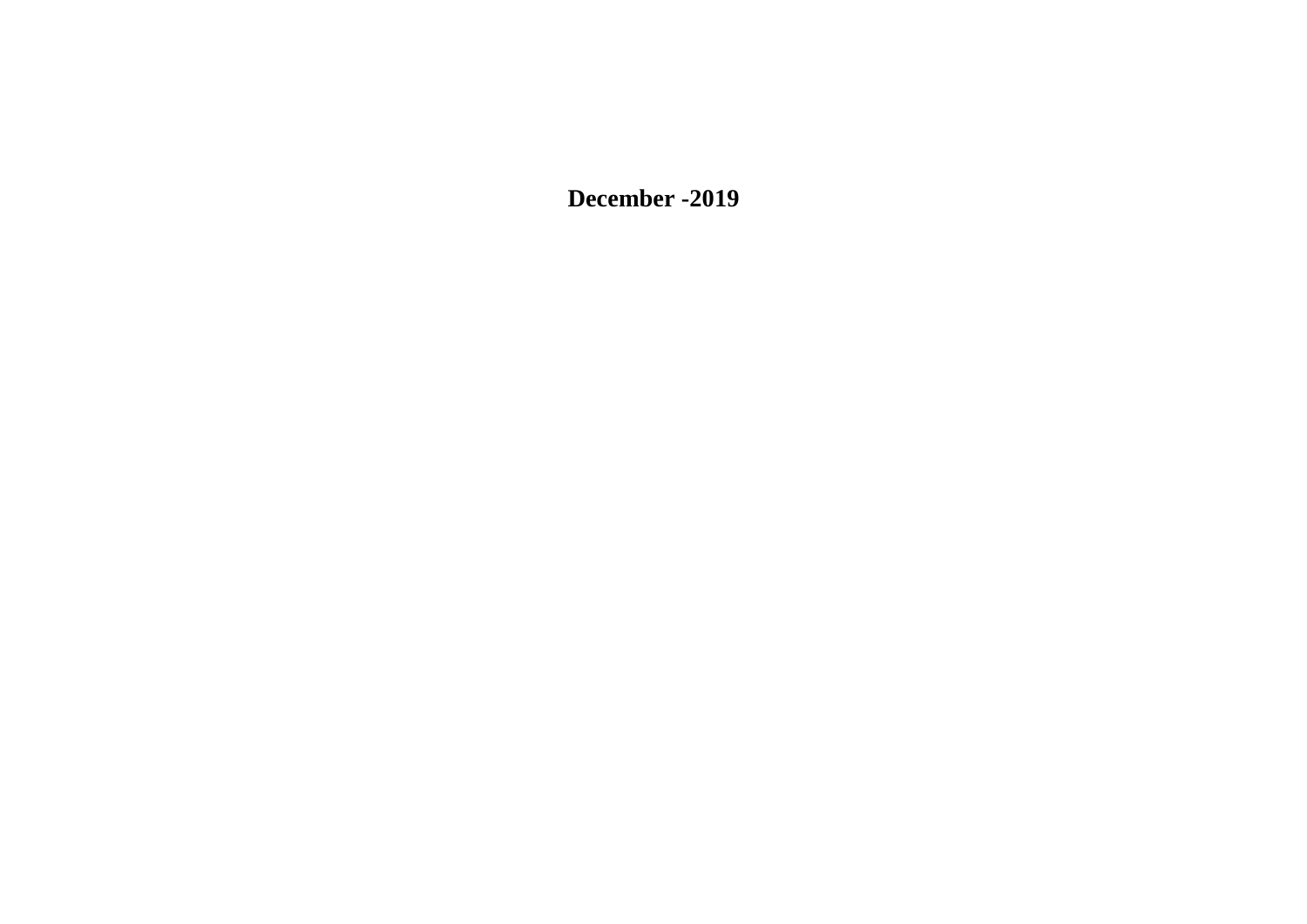| <b>SUNDAY</b> | <b>MONDAY</b>                                                                                                                                                                                                       | <b>TUESDAY</b>                                                                                                                                                             | <b>WEDNESDAY</b>                                                                                                                                                               | <b>THURSDAY</b>                                                                                                                                                                                                                         | <b>FRIDAY</b>                                                                                                                                                         | <b>SATURDAY</b>                                                                                                                                                                    |
|---------------|---------------------------------------------------------------------------------------------------------------------------------------------------------------------------------------------------------------------|----------------------------------------------------------------------------------------------------------------------------------------------------------------------------|--------------------------------------------------------------------------------------------------------------------------------------------------------------------------------|-----------------------------------------------------------------------------------------------------------------------------------------------------------------------------------------------------------------------------------------|-----------------------------------------------------------------------------------------------------------------------------------------------------------------------|------------------------------------------------------------------------------------------------------------------------------------------------------------------------------------|
| $\mathbf{1}$  | $\overline{2}$<br><b>Dept of Commerce</b><br><b>PPT</b> Presentation<br><b>Dept of Botany</b><br>Semester<br><b>Examination CAP</b><br>Assessment-B.ScII<br><b>Dept of Sociology</b><br>1st Dec.ADS Day<br>Function | 3<br><b>Dept of History</b><br>Study Tour-BA III<br>Dept of<br><b>Mathematics</b><br>meeting COC<br>Course                                                                 | 4<br><b>Dept of EnglishHome</b><br>Assignment - BA II,III<br><b>Dept of Physics</b><br>Study Tour-B.Sc II,III                                                                  | 5<br><b>Dept of Zoology</b><br>Study Tour B.Sc I, II, III<br>Dept of BCA<br>Syllabus workload<br>distribution meeting<br><b>Dept of Statistics</b><br>Syllabus Discussion-<br>B.ScI,II,IIISem.II,IV,VI&<br><b>Workload Distribution</b> | 6<br>Dept of Hindi<br>Guest Lecture - BA<br>III<br><b>Dept of Electronics</b><br><b>COC</b> Course                                                                    | 7<br><b>Dept of Chemistry</b><br>Anathalay Visit<br><b>Dept of Economics</b><br>Home Assignment-<br>BA-II,III                                                                      |
| 8             | 9<br>Dept of<br>Geography<br>Study Tour - BA III<br><b>Dept of Physics</b><br><b>Bridge Course</b><br>Dept of<br><b>Mathematics</b><br>meeting- Quiz<br>Competition                                                 | 10<br><b>Dept of Economics</b><br><b>Study Tour</b><br>Dept of Pol.Sci<br>International<br>Human Right Day<br><b>Dept of Sociology</b><br>International<br>Human Right Day | 11<br><b>Dept of Electronics</b><br>Seminar B.Sc II, III<br><b>Dept of Chemistry</b><br>International year of<br>Periodic 2019 -<br>Chemistry Quiz                             | 12<br><b>Dept of Zoology</b><br>Laboratory training and<br>visit<br><b>Dept of Botany</b><br>Guiadance to Khotwadi<br>Farmers                                                                                                           | 13<br><b>Dept of English</b><br>Study Tour-BA<br>II.III<br>Dept of Marathi<br>Home Assignment-<br><b>BAII</b><br>Dept of BCA<br>Lesson plan meeting                   | 14<br><b>Dept of Commerce</b><br>Home Assignment<br><b>Dept of Chemistry</b><br>Participation in<br>Avishkar                                                                       |
| 15            | 16<br><b>Dept of History</b><br>Value Added COC<br>Course<br><b>Dept of Hindi</b><br>NET/SET<br>Guidance Shibir<br>MA I.II                                                                                          | 17<br><b>Dept of Economics</b><br>Visit to Industry<br><b>Dept of Electronics</b><br><b>Blog Writing</b>                                                                   | 18<br><b>Dept of Chemistry</b><br><b>Study Tour</b><br><b>Dept of Physics</b><br>Home Assignment<br>B.Sc I,II, III<br>Dept of Pol.Sci<br>Visit to local Self<br>Govt.& Project | 19<br><b>Dept of Zoology</b><br>Exhibition<br><b>Dept of Mathematics</b><br>Quiz Competition                                                                                                                                            | 20<br><b>Dept of English</b><br><b>Exhibition Organic</b><br>Farming<br><b>Dept of Electronics</b><br>Seminar B.Sc I, III                                             | 21<br><b>Dept of Commerce</b><br>University Library<br>Visit<br>Dept of BCA<br>Practical slips<br>preparation and lab<br>manual formation<br>meeting                               |
| 22            | 23<br><b>Dept of History</b><br>Home Assignment<br><b>Dept of Chemistry</b><br>Open Book Test<br><b>B.Sc II,III</b><br>Dept of BCA<br>Lead College<br>Workshop                                                      | 24<br><b>Dept of Economics</b><br><b>Exhibition Organic</b><br>Farming<br><b>Dept of Electronics</b><br><b>E-Waste Awareness</b><br>Campaign                               | 25<br><b>Christmas Day</b>                                                                                                                                                     | 26<br><b>Dept of Commerce</b><br>Quiz Competition<br><b>Dept of Mathematics</b><br>meeting to Discuss<br>University exam Result<br>Dept of Pol.Sci<br>MOU with<br>Samajprabhodhini                                                      | 27<br>Dept of Pol.Sci<br>Visit to local self<br>Govt. Institution<br><b>Dept of English</b><br>Ouiz<br><b>Dept of Chemistry</b><br><b>Public Awareness</b><br>Program | 28<br><b>Dept of Commerce</b><br>Quiz Competition<br><b>Dept of Botany</b><br>Visit to Bhagatsingh<br>Garden<br><b>Dept of Electronics</b><br>Home<br>AssignmentB.Sc<br>I, II, III |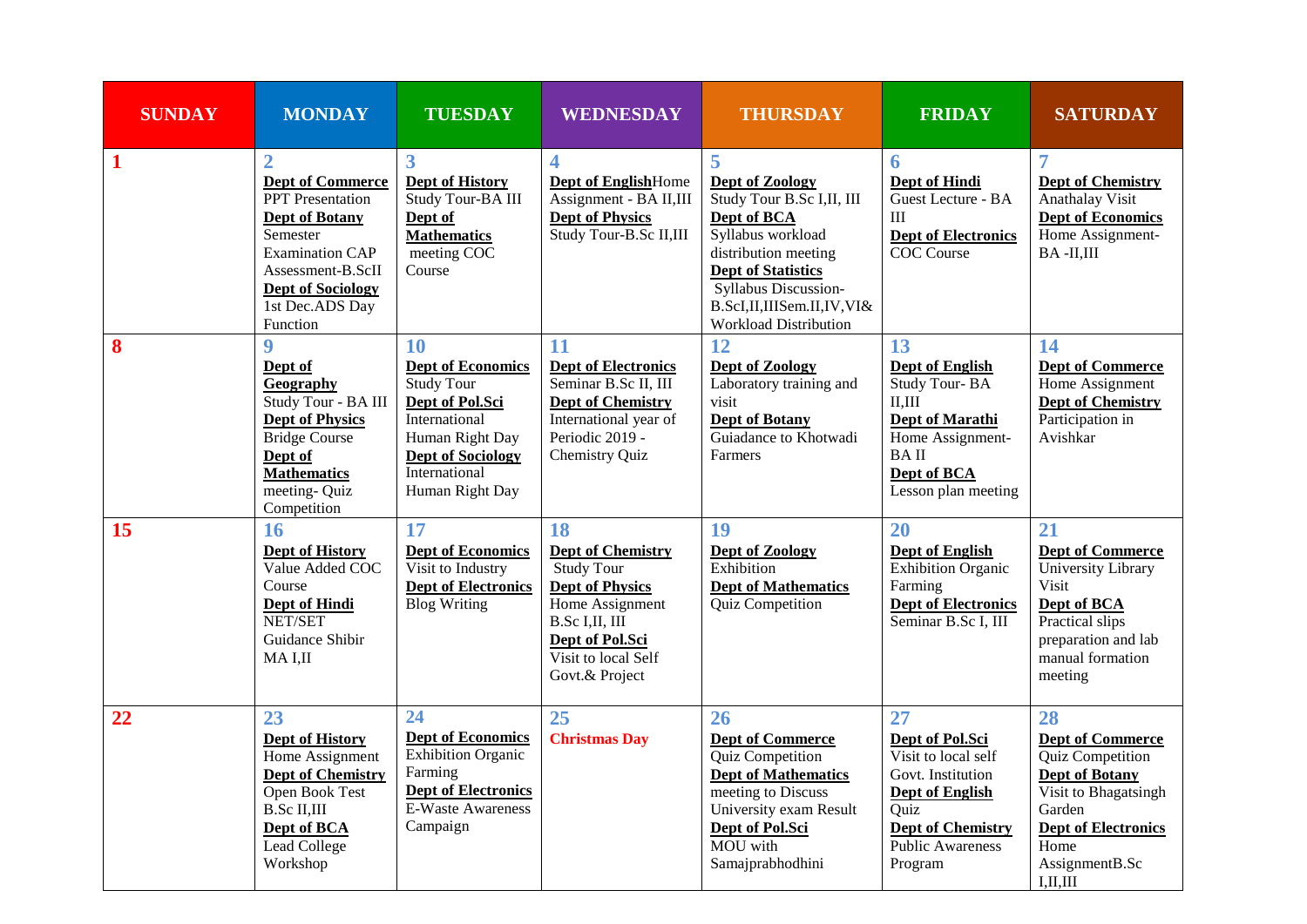| 29 | 30                       | للاست                      |  |  |
|----|--------------------------|----------------------------|--|--|
|    | <b>Dept of Chemistry</b> | Dept of Zoology            |  |  |
|    | Home Assignment-         | Home Assignment-           |  |  |
|    | B.Sc I, II, III          | $B.Sc$ -I,II,III           |  |  |
|    | Dept of                  | <b>Dept of Electronics</b> |  |  |
|    | <b>Mathematics</b>       | ICT-YouTube                |  |  |
|    | Home Assignment-         | Video Lecture              |  |  |
|    | B.Sc I,III               | <b>Dept of Economics</b>   |  |  |
|    |                          | Quiz                       |  |  |

### **January-2020**

| <b>SUNDAY</b> | <b>MONDAY</b> | <b>TUESDAY</b> | <b>WEDNESDAY</b> | <b>THURSDAY</b> | <b>FRIDAY</b> | <b>SATURDAY</b> |
|---------------|---------------|----------------|------------------|-----------------|---------------|-----------------|
|---------------|---------------|----------------|------------------|-----------------|---------------|-----------------|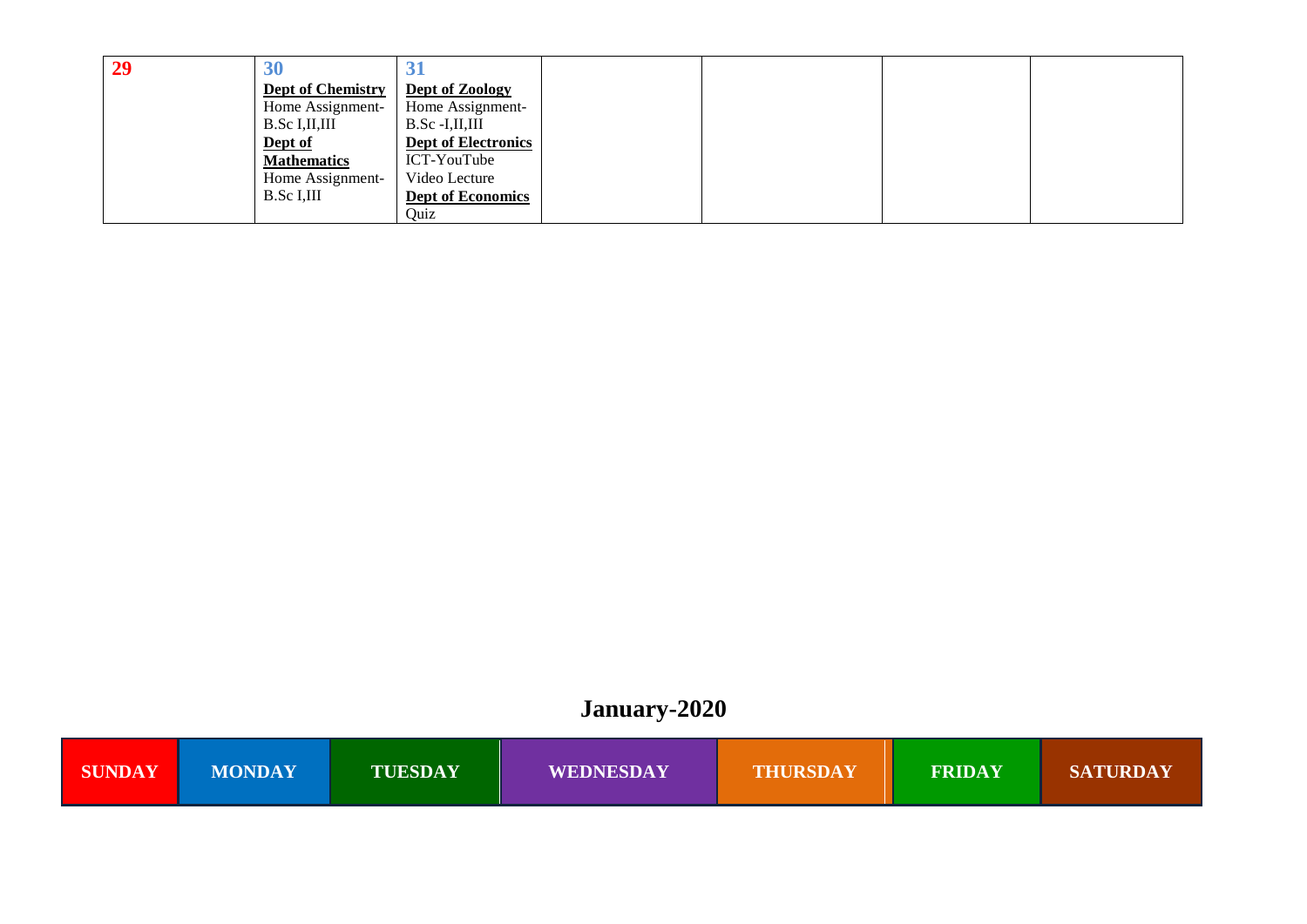|    |                                                                                                                                                                                                                                              |                                                                                                                                                                                                                 | <b>Dept of History</b><br><b>Traditional Day</b><br>Dept of BCA<br><b>Industrial Visit</b><br><b>Dept of English</b><br>Unit Test-BA II,III<br><b>Dept of Zoology</b><br>Unit Test- B.Sc I,II,III<br>Dept of Marathi<br>Marathi<br>BhashaSanvardhanPandharvada | $\overline{2}$<br><b>Dept of Economics</b><br>UnitTest-BA II,III<br><b>Dept of Chemistry</b><br>Unit Test- B.Sc-I,II,III<br><b>Dept of Botany</b><br>Excursion Tour for B.Sc<br>III                                                     | $\overline{\mathbf{3}}$<br><b>Cultural Dept.</b><br>Observation of<br><b>SavitrbaiPhule</b><br>Jayanti<br><b>Dept of Commerce</b><br>Debate Competition<br><b>Dept of Hindi</b><br>Unit Test-BA<br>I, II, III<br><b>DeptSociology</b><br>SavitribaiPhule<br>Jayanti | 4<br><b>Dept of Electronics</b><br>Unit Test-B.Sc I,II,III<br><b>Dept of Geography</b><br><b>Guest Lecture</b><br>Dept of Pol. Sci<br>Alumni Meeting<br><b>Dept of Statistics</b><br>Discussion of Lead<br>College Activity |
|----|----------------------------------------------------------------------------------------------------------------------------------------------------------------------------------------------------------------------------------------------|-----------------------------------------------------------------------------------------------------------------------------------------------------------------------------------------------------------------|----------------------------------------------------------------------------------------------------------------------------------------------------------------------------------------------------------------------------------------------------------------|-----------------------------------------------------------------------------------------------------------------------------------------------------------------------------------------------------------------------------------------|---------------------------------------------------------------------------------------------------------------------------------------------------------------------------------------------------------------------------------------------------------------------|-----------------------------------------------------------------------------------------------------------------------------------------------------------------------------------------------------------------------------|
| 5  | 6<br><b>Dept of Zoology</b><br>Poster Presentation<br><b>Dept of Botany</b><br>Excursion Tour for<br><b>B.Sc II</b><br><b>Dept of Physics</b><br>Unit Test-B.Sc-<br>I, II, III<br><b>Dept of Economics</b><br>Visit to Library-BA<br>II, III | $\overline{7}$<br><b>Dept of Commerce</b><br>Parent Meet<br>Dept of Marathi<br>Guidance for<br>Competitive Exam-BA<br>III & MA I.II<br><b>Dept of Mathematics</b><br>Discussing-Lead<br><b>College Activity</b> | 8<br><b>Dept of English</b><br>Visit to Library-BA-II,III<br>Dept of BCA<br>Traditional Day Celebration<br><b>Dept of Electronics</b><br><b>Blog Writing</b><br>Dept of Pol. Sci<br>Unit Test-BA $\overline{V}$ II                                             | $\boldsymbol{9}$<br><b>Dept of History</b><br>Guest Lecture<br><b>Dept of Chemistry</b><br>Subject RelatedField<br>Work-B.Sc III<br>Dept of Geography.<br><b>Project Report Writing</b><br><b>Dept of Sociology</b><br>Group Discussion | 10<br><b>Dept of Economics</b><br>Poster Presentation-<br>BA II,III<br>Dept of Hindi<br>World Hindi Day<br>Celebration & Wall<br><b>Paper Presentation</b>                                                                                                          | 11<br><b>Cultural Dept.</b><br>Swami Vivekanand<br><b>Birth Anniversary</b><br>Week<br><b>Dept of Library</b><br><b>Book Exhibition</b><br><b>Dept of Botany</b><br>Unit Test- B.Sc I,II,III                                |
| 12 | 13<br><b>Dept of Electronics</b><br>Guest Lecture<br><b>Dept of Botany</b><br>Debate Competition<br>Dept of Zoology<br><b>Guest Lecture</b>                                                                                                  | 14<br>Dept of History<br>Students Seminar<br><b>Deptof BCA</b><br>Guest lecture<br><b>CDC</b> Meeting<br><b>Dept of Mathematics</b><br>Study Tour                                                               | 15<br><b>Dept of Economics</b><br>COC Course<br><b>Dept of Geography</b><br>One Day Workshop<br><b>Dept of Physics</b><br>Guest Lecture<br><b>Dept of Sociology</b><br>Unit Test - BA I/II                                                                     | 16<br><b>Dept of English</b><br>Poster Presentation-BA<br>II.III<br><b>Dept of Chemistry</b><br>VivekanandSaptaha-<br>Project Competition &<br>Cultural Programme                                                                       | 17<br><b>CDC</b> Meeting<br>Dept of Zoology<br>Surprise Test-B.Sc<br>III<br><b>Dept of Physics</b><br>Surprise Test-B.Sc<br>III                                                                                                                                     | 18<br>Dept of Commerce<br>Wall paper<br>presentation<br><b>Dept of Botany</b><br>National Resources-<br>Guest lecture & Poster<br>Presentation                                                                              |
| 19 | 20<br><b>Dept of Economics</b><br>Guest Lecture on<br>Project Writing-BA<br>II.III<br>Dept of Marathi<br>Surprise Test-BA III                                                                                                                | 21<br><b>Dept of History</b><br><b>Field Visit</b><br>Dept of BCA<br>Test & Assignment -<br>meeting<br><b>Dept of Sociology</b><br>Special Lecture                                                              | 22<br><b>Dept of Zoology</b><br>One Day Workshop<br><b>Dept of Electronics</b><br>Surprise Test-B.Sc II,III<br><b>Dept of Statistics</b><br>CIE & General Meeting of<br>Syllabus                                                                               | 23<br><b>Dept of Commerce</b><br>Industrial Visit/tour<br><b>Dept of Chemistry</b><br><b>Institute Visit</b><br><b>Dept of Mathematics</b><br>Surprise Test- B.Sc III                                                                   | 24<br><b>Dept of Economics</b><br>Guest lecture on<br>project writing<br>Dept of BCA<br>Project Allotment<br><b>Dept of History</b><br><b>Unit Test</b>                                                                                                             | 25<br>Dept of English<br><b>COC</b> Course<br>Dept of Hindi<br>Surprise Test-BA III<br>Dept of Pol Scie.<br>National Voters Day-<br>Group Discussion                                                                        |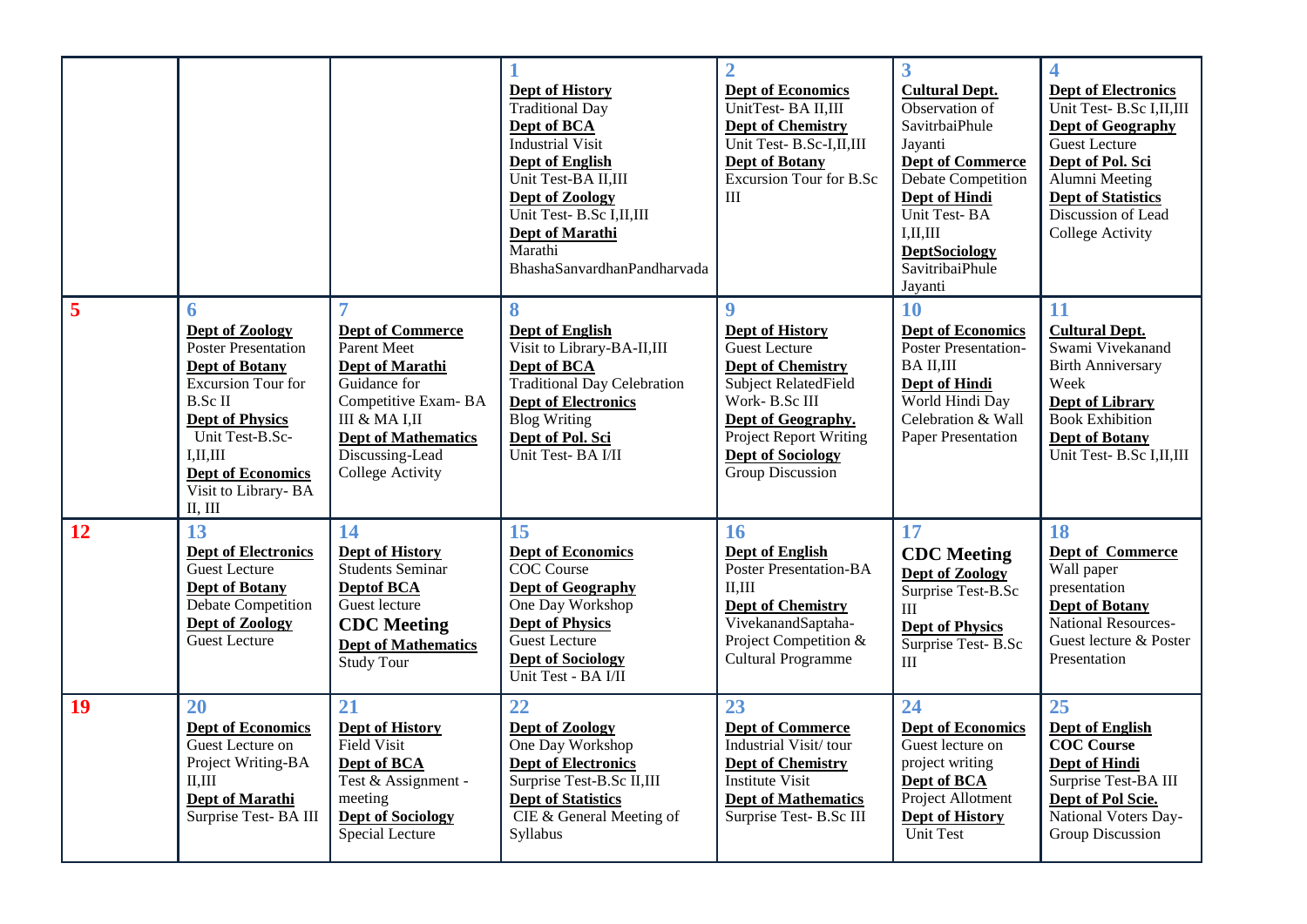| $\overline{26}$     |                           |                         |                            | 30                         |                          |
|---------------------|---------------------------|-------------------------|----------------------------|----------------------------|--------------------------|
| <b>Republic Day</b> | Dept of Geography.        | Dept of Zoology         | Dept of Pol. Sci           | <b>Dept Economics</b>      | Dept of English          |
| NCC                 | Celebration of            | Celebration of Republic | Special lecture on voter   | Training programme-        | Guest Lecture            |
| <b>Republic Day</b> | National Geographic       | Day - Brain Storming-   | awareness                  | BA II.III                  | Dept of History          |
| Marching            | Day - Poster $\&$         | B.Sc I, II, III         | <b>Dept of Botany</b>      | <b>Dept of Physics</b>     | Surprise Test            |
|                     | <b>Modal Presentation</b> | <b>Dept of Commerce</b> | Guest Lecture- M.Sc I,II   | Brain Storming-B.Sc        | <b>Dept of Chemistry</b> |
|                     | <b>Dept of Chemistry</b>  | Unit Test               | <b>Dept of Mathematics</b> | II.III                     | Surprise Test-B.Sc       |
|                     | <b>Sports Activity</b>    |                         | Project-B.Sc III           | <b>Dept of Electronics</b> | Ш                        |
|                     | Dept of BCA               |                         |                            | ICT-YouTube Video          | Dept of Zoology          |
|                     | <b>Guest Lecture</b>      |                         |                            | Lectures                   | Health Camp              |
|                     |                           |                         |                            | <b>Dept of Commerce</b>    |                          |
|                     |                           |                         |                            | Surprise Test              |                          |

#### **February-2020**

| <b>SUNDAY</b> | <b>MONDAY</b> | <b>TUESDAY</b> | <b>WEDNESDAY</b> | <b>THURSDAY</b> | <b>FRIDAY</b> | <b>SATURDAY</b>                                                                                      |
|---------------|---------------|----------------|------------------|-----------------|---------------|------------------------------------------------------------------------------------------------------|
| $\vert 30$    |               |                |                  |                 |               | <b>Annual Sports Day</b><br>Dept of BCA<br>Sport day Programme<br>Dept of History<br>Project Writing |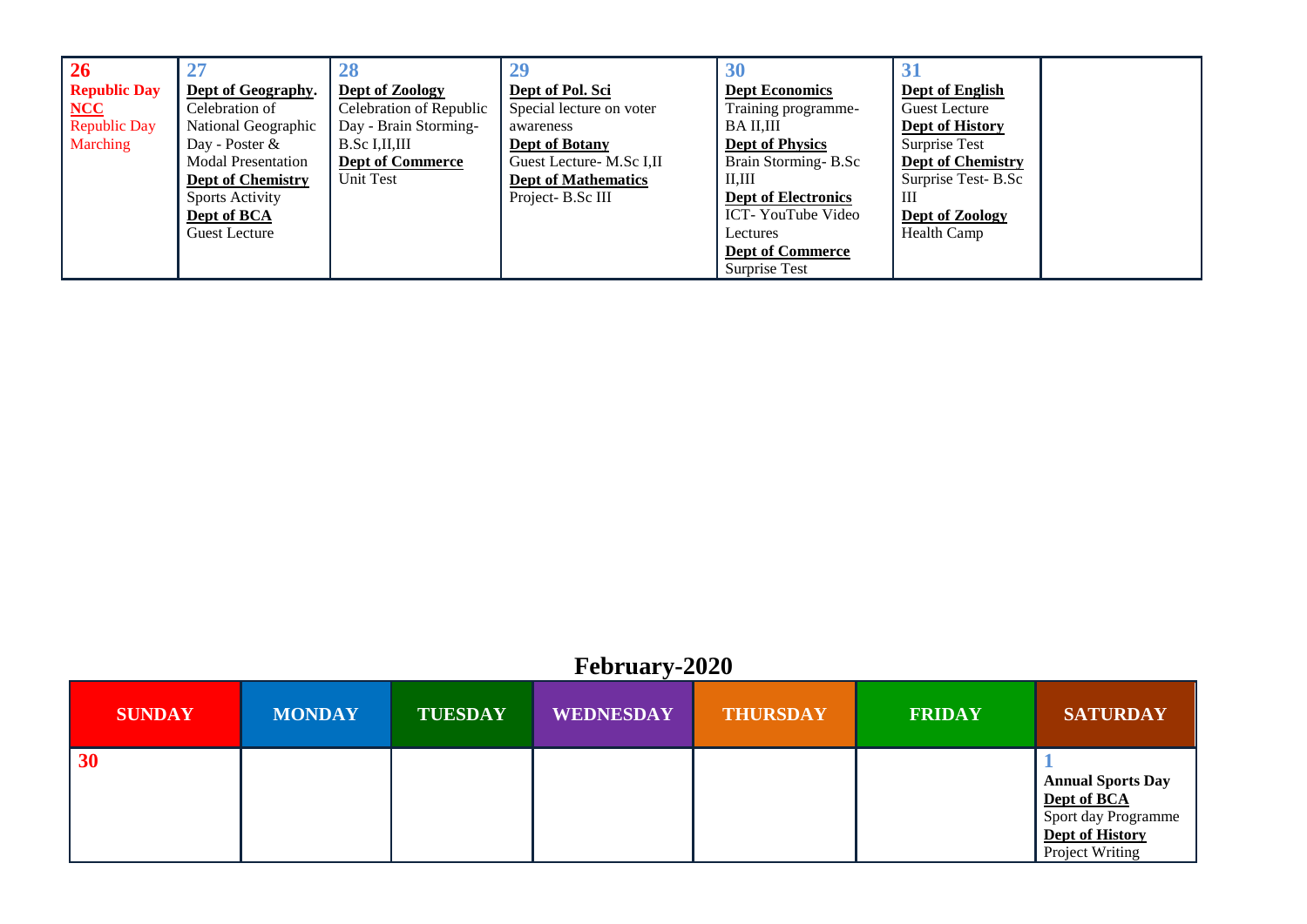|                |                                                                                                                                                                                                                                 |                                                                                                                                                                                              |                                                                                                                                                                                                                                   |                                                                                                                                                                                                                                              |                                                                                                                                                                                                                | Dept of Economics<br>Open Book Test-BA<br>II, III<br><b>Dept of Botany</b><br>Exhibition                                                                                                                                                      |
|----------------|---------------------------------------------------------------------------------------------------------------------------------------------------------------------------------------------------------------------------------|----------------------------------------------------------------------------------------------------------------------------------------------------------------------------------------------|-----------------------------------------------------------------------------------------------------------------------------------------------------------------------------------------------------------------------------------|----------------------------------------------------------------------------------------------------------------------------------------------------------------------------------------------------------------------------------------------|----------------------------------------------------------------------------------------------------------------------------------------------------------------------------------------------------------------|-----------------------------------------------------------------------------------------------------------------------------------------------------------------------------------------------------------------------------------------------|
| $\overline{2}$ | 3<br>Dept of Pol. Sci.<br>College Level COC<br>Course-BAIII<br><b>Dept of Commerce</b><br>Remedial Coaching<br><b>Dept of Hindi</b><br>Quiz-BA III<br><b>Dept of Physics</b><br>Group Discussion-<br><b>B.Sc II,III</b>         | 4<br><b>Dept of English</b><br>Open Book Test-<br><b>BAII,III</b><br>Dept of Zoology<br>Group Discussion-<br><b>B.Sc II,III</b><br><b>Dept of Marathi</b><br>Quiz Competition-<br><b>BAI</b> | 5<br><b>Staff academy</b><br><b>Meeting</b><br><b>Dept of Chemistry</b><br>Alumni meeting<br><b>Dept of Electronics</b><br>Poster Presentation-<br><b>B.Sc II,III</b><br><b>Dept of Sociology</b><br>Surprise Test-BA<br>I/II/III | 6<br><b>Dept of Economics</b><br>Group Discussion B.A.<br>II, III<br><b>Dept of Botany</b><br>Practical work<br>completion & Journal<br>Certification<br><b>Dept of Mathematics</b><br>Guest Lecture                                         | 7<br><b>Dept of History</b><br><b>Field Project</b><br>Dept of Geography.<br>Telescope Preparation<br>Workshop<br><b>Dept of English</b><br>Group Discussion-BA<br>II, III                                     | 8<br><b>Staff Academy</b><br><b>Activity</b><br><b>Dept of Botany</b><br>Visit to Balodyan<br><b>Dept of Electronics</b><br><b>Blog Writing</b><br><b>Dept of Economics</b><br><b>Bank Visit</b>                                              |
| 9              | 10<br>Dept of Pol. Sci<br>Surprise Test-BA<br>$\rm I/II/III$<br><b>Dept of Botany</b><br>Parent Meet<br>Dept of BCA<br>TechSpark 2K18<br>Event                                                                                  | 11<br><b>Dept of English</b><br><b>Bank Visit</b><br><b>Dept of Zoology</b><br>State quiz<br>competition<br>B.ScI,II, III<br><b>Dept of Economics</b><br>Sem                                 | 12<br><b>Dept of Commerce</b><br><b>Open Book Test</b><br><b>Dept of Chemistry</b><br>Kahoot Test B.Sc I,II,<br>III<br><b>Dept of Electronics</b><br>Workshop on LED<br>tube Assembling                                           | 13<br><b>Dept of Economics</b><br>Brain Storming - BA<br>II, III<br><b>Dept of English</b><br><b>Guest Lecture</b><br><b>Dept of Physics</b><br>Open Book Test -B.Sc<br>II.III<br><b>Dept of Sociology</b><br>Home Assignment-BA<br>$\rm II$ | 14<br><b>Dept of History</b><br>Poster Presentation<br>Dept of Geography.<br>Village Survey<br>Dept of Hindi<br>Group Discussion-BA<br>II, III<br><b>Dept of Mathematics</b><br>Open Book Test-B.Sc<br>II, III | 15<br><b>Dept of Electronics</b><br>Open Book Test-B.Sc<br>II, III<br><b>Dept of Marathi</b><br>Project Work-BA III<br><b>Dept of Botany</b><br>Excursion Tour-B.Sc<br>$\mathbf{I}$<br><b>Dept of Economics</b><br>Q.P.Solution-BA<br>II, III |
| <b>16</b>      | 17<br><b>Dept of Commerce</b><br><b>Unit Test</b><br>Dept of Zoology<br>Open Book Test<br>B.Sc II, III<br><b>Dept of English</b><br><b>Brain Storming-BA</b><br>II, III<br>Dept of Pol. Sci.<br>Home Assignment-<br><b>BAII</b> | 18<br>Dept of Library<br>Study Tour<br><b>Dept of Chemistry</b><br>Pre-Semester<br>Exam-B.Sc III<br>Dept of Economic<br>Project Writing-BA<br>II, III                                        | 19<br>Shivaji Maharaj<br>Jayanti                                                                                                                                                                                                  | 20<br><b>Dept of Commerce</b><br>Group Discussion<br><b>Dept of Botany</b><br>Guest Lecture-M.Sc<br>I <sub>H</sub><br><b>Dept of Electronics</b><br><b>Industry Visit</b><br><b>Dept of Mathematics</b><br>Oral Quiz-B.Sc III                | 21<br>Mahashivratri                                                                                                                                                                                            | 22<br>Magazine<br><b>Committee</b><br><b>Meeting</b><br><b>Dept of Botany</b><br>Pre-Semester Exam<br>B.Sc I, II, III<br><b>Dept of English</b><br>Project Writing-BA<br>II.III<br>Dept of Marathi<br>Open Book Test-BA<br>II & B.Com I       |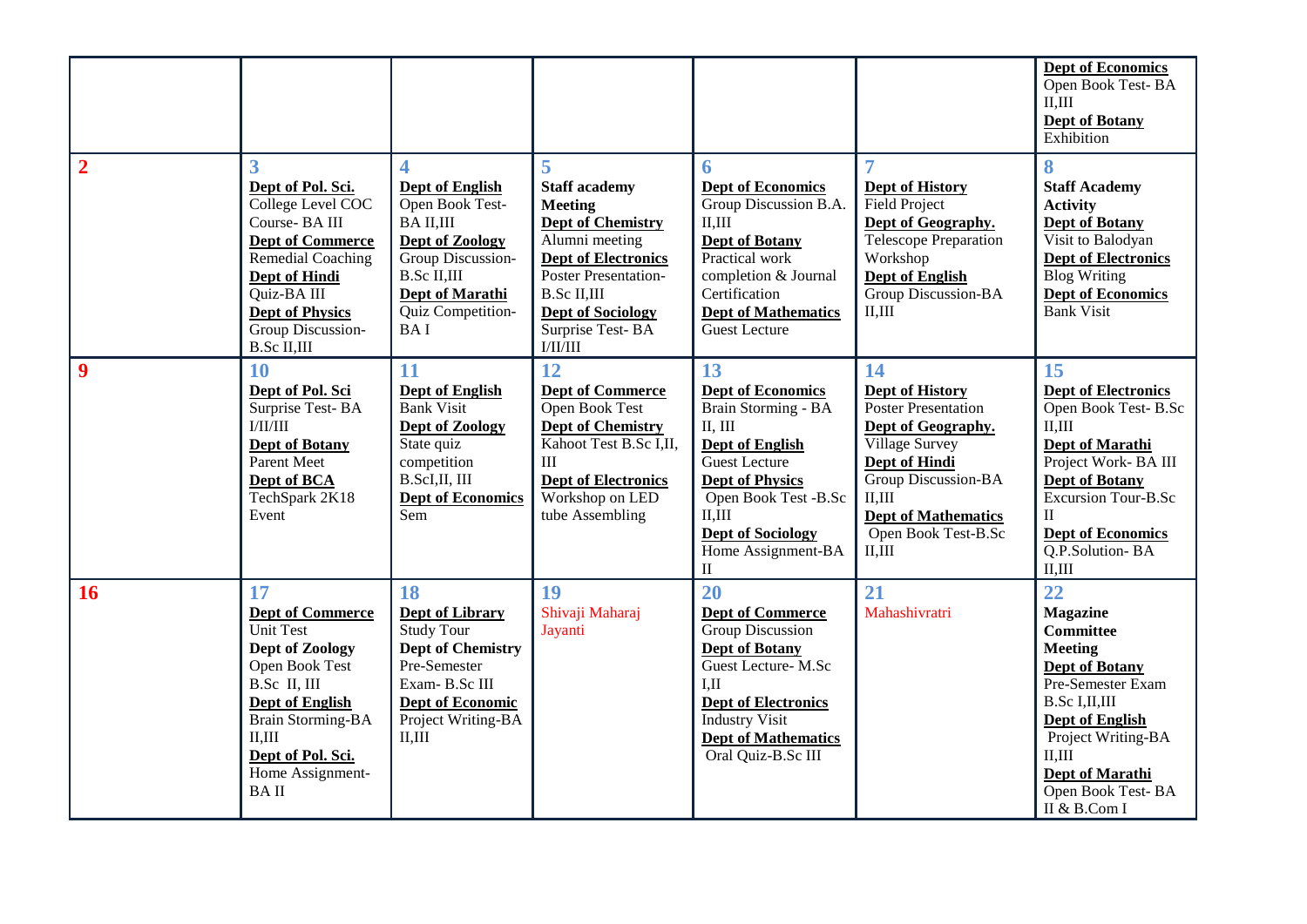| 23 | 24<br><b>Dept of Economics</b><br>Oral Test-BA II,III<br>Dept of Zoology<br>Group Discussion<br>Dept of BCA<br>Assignment<br>submission& project<br>documentation<br><b>Dept of Sociology</b><br>Slow Learner-<br>Remedial Coaching-<br><b>BAI</b><br>Dept of English<br>Special Project<br>Writing -BA III | 25<br>Dept of<br><b>Commerce</b><br><b>Essay Writing</b><br>Dept of Zoology<br>Guest lecture on<br>opportunities after<br>B.Sc<br>Dept of English<br>Oral Test-BA II,III<br>Dept of<br><b>Mathematics</b><br>Group Discussion-<br><b>B.Sc II,III</b> | 26<br>Deptof Pol. Sci.<br>Slow Learner<br>Teaching-Remedial<br>Coaching - BAI<br>Dept of Geography.<br><b>Report Writing</b><br><b>Dept of Electronics</b><br>Project Exhibition-<br>$B$ .sc II,III<br><b>Dept of Mathematics</b><br>Seminars-B.Sc III | 27<br>Dept of Marathi<br>Marathi Bhasadin<br>Dept of History<br>Open Book Test<br>Dept of Economics.<br>Slow Learner-BA II, III<br><b>Dept of Botany</b><br>Preparation of<br><b>Ecofriendly Colors-</b><br>B.Sc I,II<br><b>Dept of Electronics</b><br>ICT-YouTube Video<br>Lecture | 28<br>Dept of English<br>Slow Learner- BA II, III<br>Dept of Hindi<br>Open Book Test-BA II,III<br><b>Dept of Chemistry</b><br>National Science Day -<br>Guest Lecture<br><b>Dept of Physics</b><br>National Science Day<br>Dept of Zoology<br>National Science Day-<br><b>Staff Meeting</b> | 29<br><b>Dept of English</b><br><b>Question Paper</b><br>Solution-BA II,III<br><b>Dept of Electronics</b><br>Group Discussion-<br>B.Sc II,III<br><b>Dept of Physics</b><br>Science Exhibition<br>Dept of Pol. Sci.<br>Sarpanch Guidance<br>Shibir<br><b>Dept of Economics</b><br>Guest Lecture<br><b>Dept of Chemistry</b><br>Group Discussion<br>B.Sc II |
|----|-------------------------------------------------------------------------------------------------------------------------------------------------------------------------------------------------------------------------------------------------------------------------------------------------------------|------------------------------------------------------------------------------------------------------------------------------------------------------------------------------------------------------------------------------------------------------|--------------------------------------------------------------------------------------------------------------------------------------------------------------------------------------------------------------------------------------------------------|-------------------------------------------------------------------------------------------------------------------------------------------------------------------------------------------------------------------------------------------------------------------------------------|---------------------------------------------------------------------------------------------------------------------------------------------------------------------------------------------------------------------------------------------------------------------------------------------|-----------------------------------------------------------------------------------------------------------------------------------------------------------------------------------------------------------------------------------------------------------------------------------------------------------------------------------------------------------|
|----|-------------------------------------------------------------------------------------------------------------------------------------------------------------------------------------------------------------------------------------------------------------------------------------------------------------|------------------------------------------------------------------------------------------------------------------------------------------------------------------------------------------------------------------------------------------------------|--------------------------------------------------------------------------------------------------------------------------------------------------------------------------------------------------------------------------------------------------------|-------------------------------------------------------------------------------------------------------------------------------------------------------------------------------------------------------------------------------------------------------------------------------------|---------------------------------------------------------------------------------------------------------------------------------------------------------------------------------------------------------------------------------------------------------------------------------------------|-----------------------------------------------------------------------------------------------------------------------------------------------------------------------------------------------------------------------------------------------------------------------------------------------------------------------------------------------------------|

#### **March-2020**

| <b>SUNDAY</b> | <b>MONDAY</b>            | <b>TUESDAY</b>          | <b>WEDNESDAY</b>             | <b>THURSDAY</b>            | <b>FRIDAY</b>        | <b>SATURDAY</b>             |
|---------------|--------------------------|-------------------------|------------------------------|----------------------------|----------------------|-----------------------------|
|               |                          |                         |                              |                            |                      |                             |
|               | <b>Examination</b>       | Dept of History         | <b>Second Departmental</b>   | <b>Seminar Day-2</b>       | <b>Seminar Day-3</b> | SeminarDay-4                |
|               | <b>Committee</b>         | <b>Brain Storming</b>   | <b>Seminar Series Starts</b> | <b>Dept of Chemistry</b>   | Dept of BCA          | <b>Dept of Physics</b>      |
|               | Meeting                  | <b>Dept of Commerce</b> | <b>Seminar Day-1</b>         | <b>Teachers Evaluation</b> | Promotion meeting    | <b>University Practical</b> |
|               | Dept of Pol. Sci         | <b>Brain Storming</b>   | Dept of Hindi                | Feedback Form              | <b>Deptof Botany</b> | exam B.Sc I, III            |
|               | Open Book Test           | Dept Zoology            | Study Tour- BA II, III       | <b>CDC</b> Meeting         | Arrangement          | Dept of Pol. Sci            |
|               | <b>Dept of Economics</b> | Practical Revision -    | <b>Dept of Electronics</b>   |                            | Practical            | Debate Discussion-          |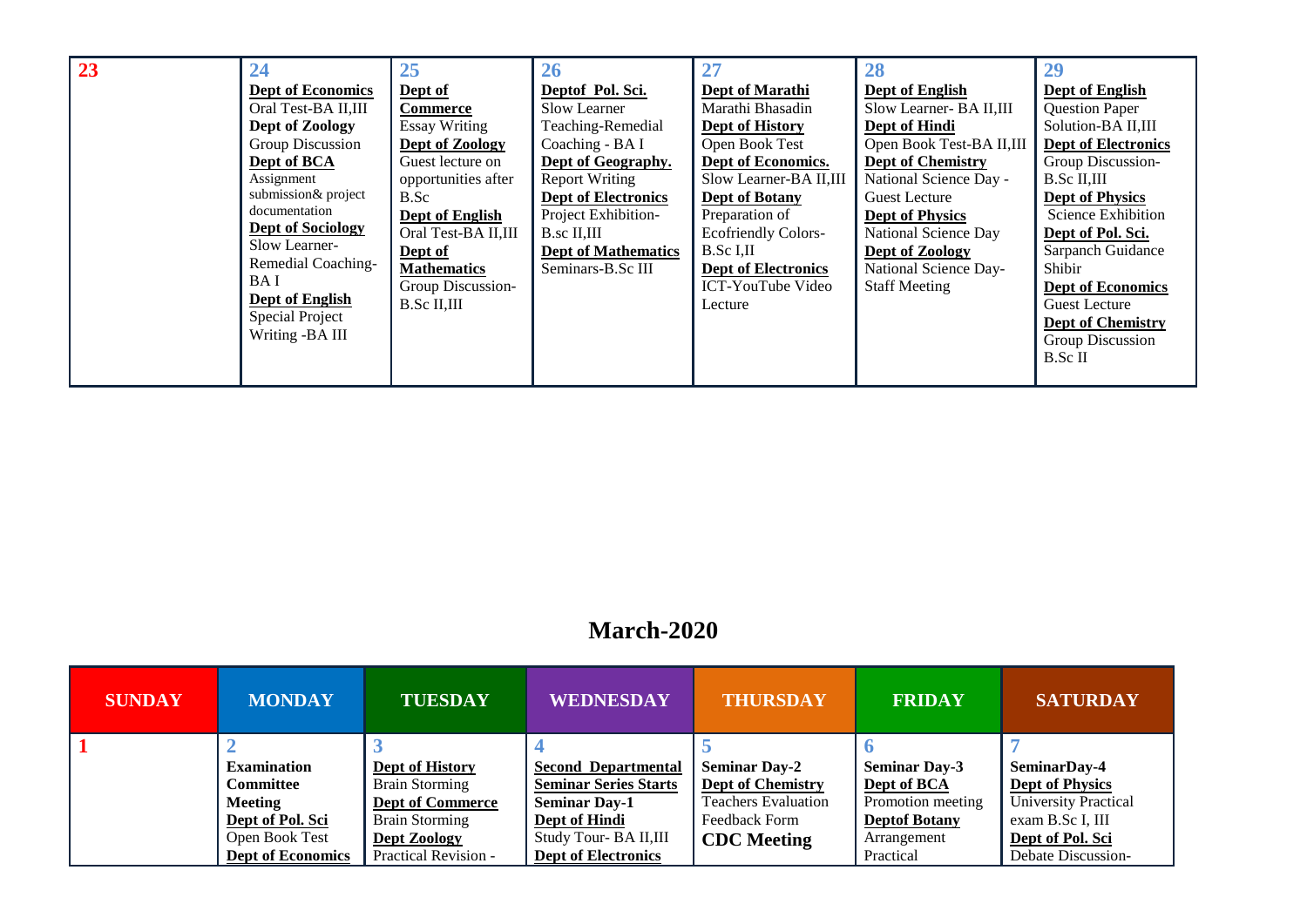|    | Send of Function<br>B.A. III<br>Dept of Marathi.<br>Study Tour-BA<br>II, III                                                                                                                                                                                                                                          | <b>B.Sc I,II,III</b><br>Dept of Geography.<br>Practical Exam                                                                                                                              | Brain Storming-B.Sc<br>II, III                                                                                                                                                                                                                                                                                           | <b>Dept of Mathematics</b><br>Quiz-B.Sc I,II                                                                                                                                                                                             | Examination B.Sc I,<br>II, III                                                                                                                                                                                                      | Dept of BCA<br><b>Promotion Meeting</b><br><b>Dept of Sociology</b><br>Debate                                                                                                                                                                                                                 |
|----|-----------------------------------------------------------------------------------------------------------------------------------------------------------------------------------------------------------------------------------------------------------------------------------------------------------------------|-------------------------------------------------------------------------------------------------------------------------------------------------------------------------------------------|--------------------------------------------------------------------------------------------------------------------------------------------------------------------------------------------------------------------------------------------------------------------------------------------------------------------------|------------------------------------------------------------------------------------------------------------------------------------------------------------------------------------------------------------------------------------------|-------------------------------------------------------------------------------------------------------------------------------------------------------------------------------------------------------------------------------------|-----------------------------------------------------------------------------------------------------------------------------------------------------------------------------------------------------------------------------------------------------------------------------------------------|
| 8  | $\boldsymbol{9}$<br><b>Second</b><br><b>Departmental</b><br><b>Seminar Series</b><br><b>Ends</b><br><b>Seminar Day-5</b><br>Dept of Hindi<br>Pre-Semester Exam<br>- BA III, MA II<br><b>Dept of Chemistry</b><br>8 March<br>International<br><b>Womens</b> Day<br><b>Dept of Physics</b><br>Womens day<br>Celebration | 10<br>Holi                                                                                                                                                                                | 11<br><b>Building Committee</b><br><b>Meeting</b><br><b>Dept of Chemistry</b><br>Farewell Function B.Sc<br>$\rm III$<br>Dept of Pol. Sci<br><b>International Womens</b><br>Day-Special Lecture<br><b>Dept of Electronics</b><br><b>Blog Writing</b><br>Dept of Zoology<br>Womens Day-Poster<br><b>Making Competition</b> | 12<br><b>Dept of Economics</b><br>Send of Function of<br><b>B.Com III</b><br>Dept of BCA<br>Promotion<br>Campaigning<br><b>Dept of Mathematics</b><br><b>Blog Writing-B.Sc</b><br>II, III<br><b>Dept of Sociology</b><br>Special Lecture | 13<br><b>Dept of Commerce</b><br>O.P. Solution<br><b>Dept of Chemistry</b><br>Practical Exam B.Sc<br>I, III<br>Dept of Marathi.<br>COC Course exam-<br><b>BAIII</b><br><b>Dept of Statistics</b><br>Written Quiz-B.Sc<br>I, II, III | 14<br><b>Dept of Electronics</b><br><b>ICT-You Tube Video</b><br>Lecture<br>Dept of Zoology<br>Pre-Semester Exam -<br><b>B.Sc III</b><br><b>Dept of Physics</b><br>Pre-Semester Exam<br>Dept of Pol. Sci<br>Open Book Test-BA<br>$\rm II/III$<br><b>Dept of Commerce</b><br>Pre-Semester Exam |
| 15 | 16<br><b>Cultural Dept.</b><br>Dr. APJ Abdul<br>Kalamjayanti<br><b>Dept of History</b><br>Pre Exam<br><b>Dept of Electronics</b><br>Quiz Competition                                                                                                                                                                  | 17<br>Dept of Marathi.<br>Pre-Semeter Exam<br><b>B.A III, MA II</b><br><b>Dept of Chemistry</b><br><b>Teachers Evaluation</b><br>feedback form<br>Dept of Pol. Sci<br>Unit Test-BA II/III | <b>18</b><br>Dept of BCA<br>Assignment submission<br><b>Dept of Chemistry</b><br>Farewell Function-<br><b>B.ScIII</b><br><b>Dept of Economics</b><br>Pre-Semester Exam                                                                                                                                                   | 19<br><b>Dept of Botany</b><br>Forest Day<br><b>Dept of English</b><br>Send off Function -BA<br>III<br><b>Dept of Physics</b><br>Practical Revision-<br>B.sc I,II,III                                                                    | 20<br><b>CDC</b> Meeting<br><b>NSS World Water</b><br>Day<br><b>Dept of Electronics</b><br>Pre-Semester Exam-<br><b>B.Sc III</b>                                                                                                    | 21<br><b>Magazine</b><br><b>Committee</b><br><b>Meeting</b><br>Dept of Pol. Sci<br>Q.P.Solution<br><b>DeptSociology</b><br>Open Book Test-BA<br>II, III                                                                                                                                       |
| 22 | 23<br>Dept of BCA<br>Practical Exam<br><b>BCAI</b><br>Dept of Pol. Sci<br>Pre-Semester Exam-<br><b>BAIII</b>                                                                                                                                                                                                          | 24<br><b>Dept of Mathematics</b><br>Syllabus Completion<br>Meeting<br><b>DeptSociology</b><br>Unit Test-BA II,III                                                                         | 25<br>Gudhipadava                                                                                                                                                                                                                                                                                                        | 26<br><b>Dept of Statistics</b><br>Syllabus Completion<br>Meeting                                                                                                                                                                        | 27<br>Dept of Zoology<br>Syllabus<br><b>Completion Meeting</b>                                                                                                                                                                      | 28<br><b>Dept of Electronics</b><br>Syllabus Completion<br>Meeting<br><b>Dept of Sociology</b><br>Q.P.Solution                                                                                                                                                                                |
| 29 | 30Dept of<br><b>Mathematics</b><br><b>Blog Writing</b>                                                                                                                                                                                                                                                                | 31<br>Dept of BCA<br>farewell function                                                                                                                                                    |                                                                                                                                                                                                                                                                                                                          |                                                                                                                                                                                                                                          |                                                                                                                                                                                                                                     |                                                                                                                                                                                                                                                                                               |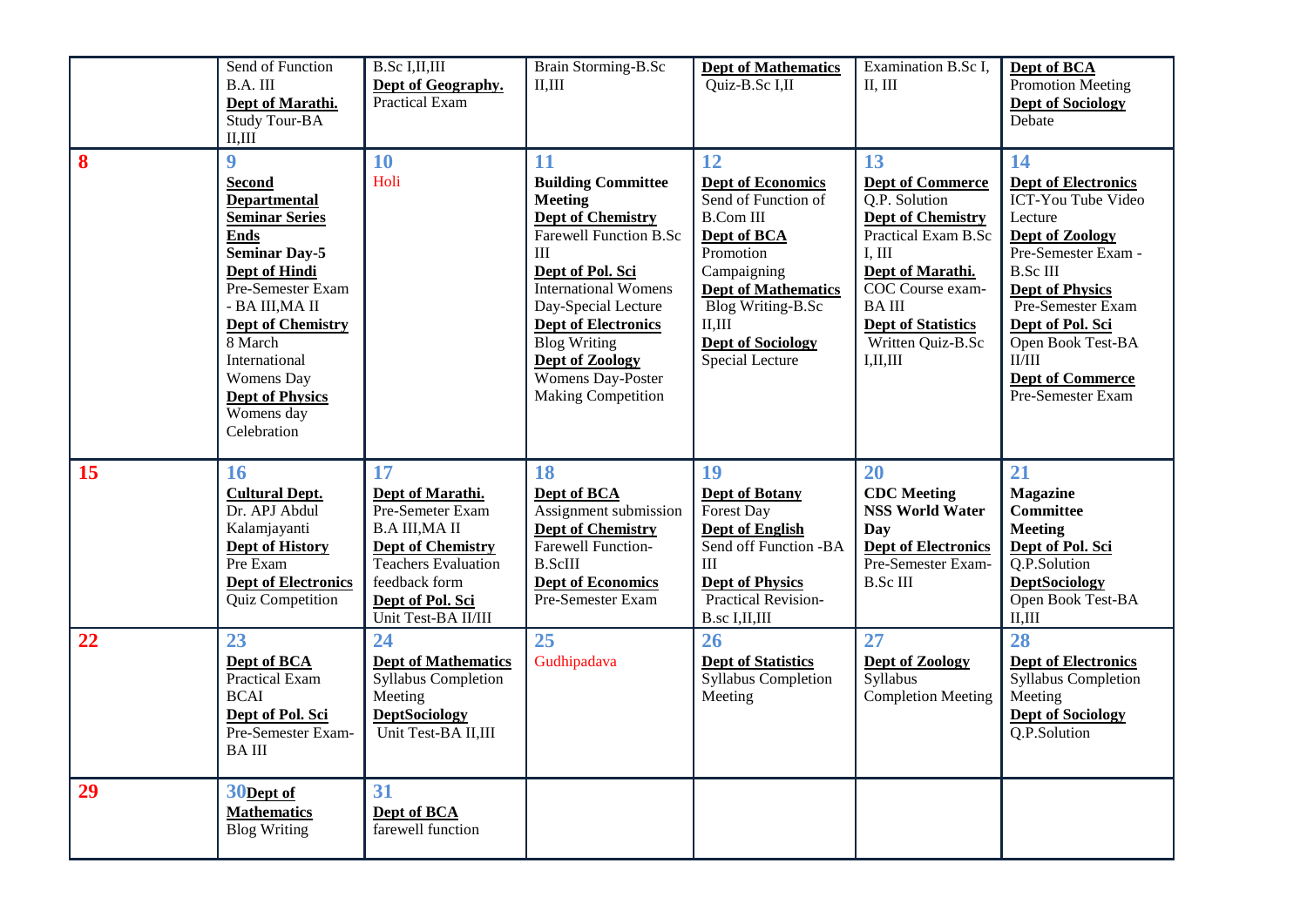# **April -2020**

| <b>SUNDAY</b> | <b>MONDAY</b> | <b>TUESDAY</b> | <b>WEDNESDAY</b>                                                                                                             | <b>THURSDAY</b>  | <b>FRIDAY</b>                                                                                                | <b>SATURDAY</b>                                     |
|---------------|---------------|----------------|------------------------------------------------------------------------------------------------------------------------------|------------------|--------------------------------------------------------------------------------------------------------------|-----------------------------------------------------|
|               |               |                | <b>Dept of Chemistry</b><br>Practical Exam B.Sc<br>I.H<br>Dept of Electronic<br><b>University Practical</b><br>exam-B.Sc III | <b>Ramnavami</b> | <b>Dept of History</b><br>University<br>Examination<br><b>Dept of Geography</b><br>University<br>Examination | <b>Dept of Mathematics</b><br>Pre-Semester B.Sc III |